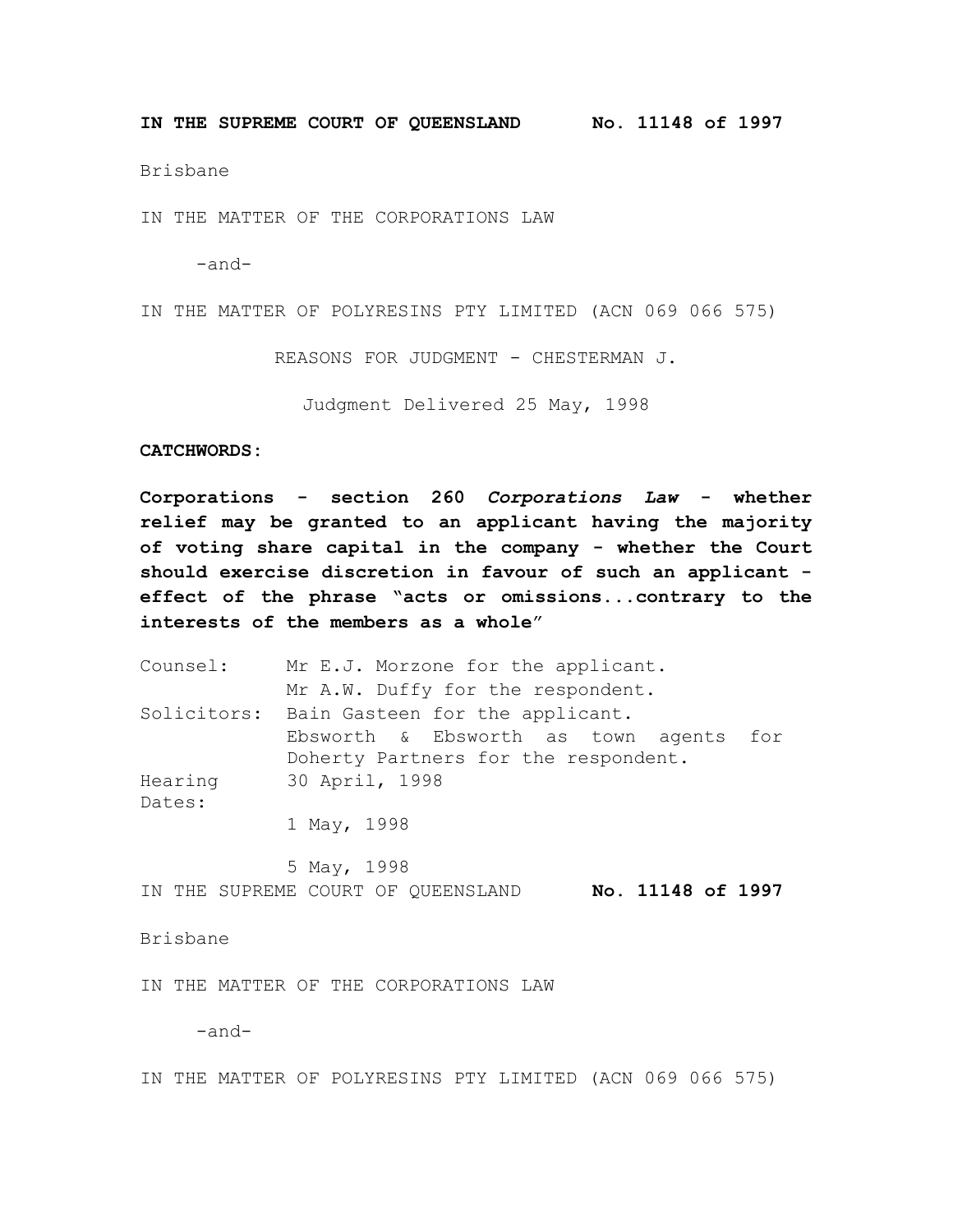## REASONS FOR JUDGMENT - CHESTERMAN J.

Judgment Delivered 25 May, 1998

In 1995 the share capital of Polyresins Pty Limited ("the company" or "Polyresins") was acquired by the applicant Mr Christopher Hartley, the respondents Mr John Galea and his wife Mrs Barbara Galea and Satinover Pty Ltd, a company owned and controlled by Mr Michael Gocher from its subscribing shareholders. The issued share capital in the company consists of eighteen ordinary shares. Prior to the acquisition Mr Galea was employed by a South African company, Bondtite, which imported glues and adhesives for sale in Australia to companies engaged in manufacturing timber products for use in construction. Mr Hartley and Mr Gocher also had some knowledge of the business of supplying adhesives to manufacturers of timber products. Bondtite intended to discontinue its business and offered to sell out for a modest price representing the value of its stock in trade with, perhaps, a small premium for good will. Mr Galea faced the prospect of unemployment upon Bondtite's retreat from business activity in this country. He engaged Mr Gocher and, through him, Mr Hartley in conversation with a view to their joint acquisition of Bondtite's business and his employment in the new venture in which he would perform essentially the same functions he had carried out for Bondtite. The talks resulted in the acquisition of the shares in the company I have mentioned. An agreement was made that each of Messrs Hartley, Gocher and Galea should be equal shareholders. To that end Mr Hartley was allotted six shares; and Mr Galea's entitlement of six shares was divided between him and his wife and Mr Gocher's shares were taken by his company Satinover Pty Ltd.

Mr Galea was unable to provide any capital to the company to enable it to buy Bondtite's business. As it turned out so was Mr Gocher. Mr Hartley provided all the funds putting in \$50,000.00 for himself and lending \$50,000.00 to Mr Gocher which he in turn lent to the company. The three men agreed upon a division of the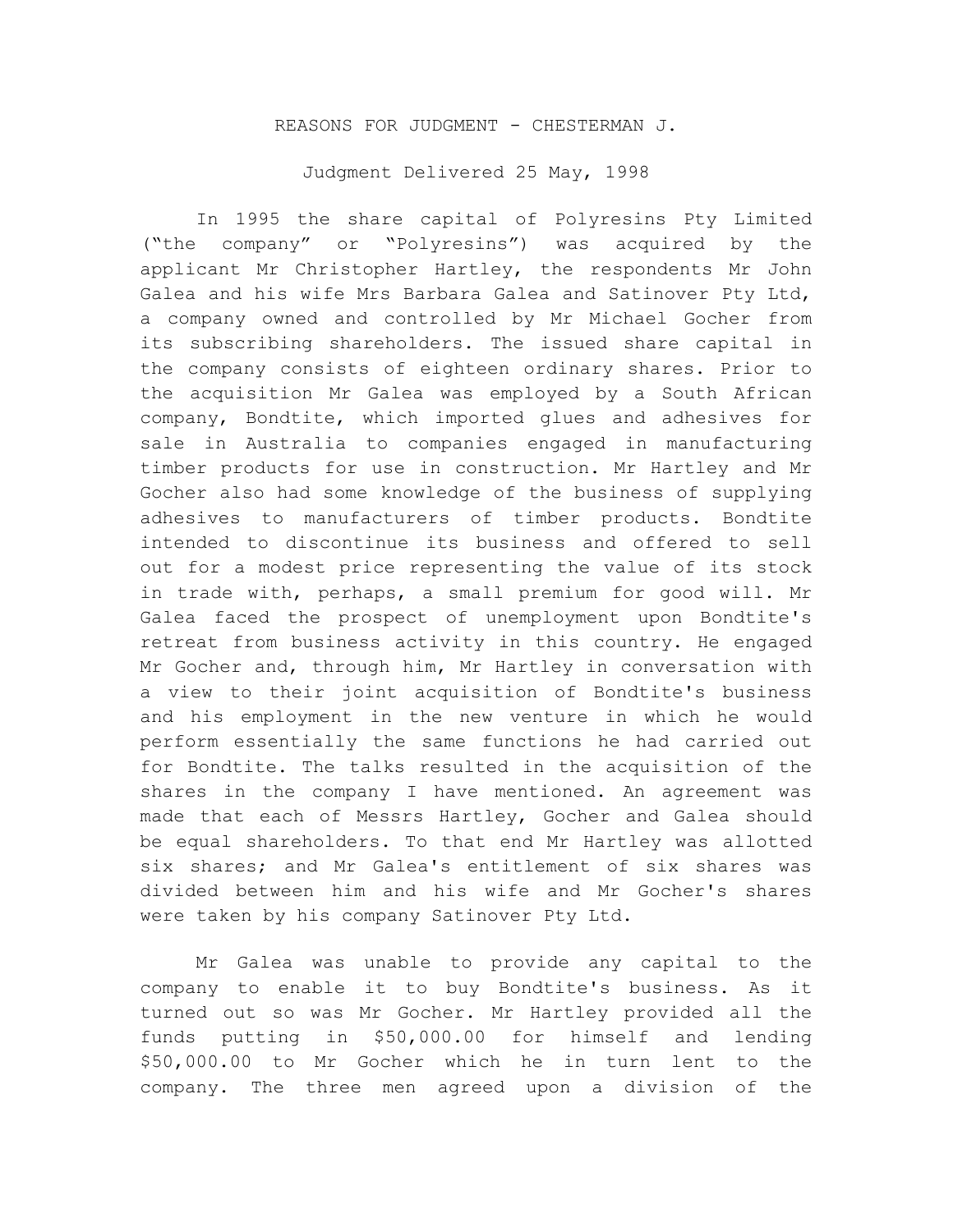company's profits. Up to a certain value of sales turnover (which has never been reached) Mr Galea was to receive 50% of the profits and Mr Hartley and Mr Gocher 25% each. Mr Galea was to be employed by the company in return for a salary and allowances.

Initially the directors of the company were to be Messrs Hartley, Galea and Gocher. In fact, Mrs Galea was also appointed a director, though this fact was kept from Mr Hartley for some time. This was possible because Mr Hartley lived and worked in Brisbane while Mr and Mrs Galea and Mr Gocher all live in Sydney. Mr Hartley initially played little part in the affairs of the company leaving Messrs Galea and Gocher to run the company.

Late in 1996 Mr Gocher expressed a desire to quit his shareholding in the company. He still owed Mr Hartley the amount of the initial advance made to enable him to became a participant in the company's business. As part of the arrangement by which Mr Hartley had lent him money, Mr Gocher had granted to Mr Hartley an option to buy his shareholding. A price was agreed and on 26 February, 1997 the directors of the company resolved to approve the transfers of six ordinary shares from Satinover Pty Ltd to Mr Hartley. On the same day Mr Gocher resigned as a director of Polyresins.

Mr Galea had been inclined to contest the validity of the agreement between Mr Hartley and Satinover Pty Ltd, on the ground that he had an agreement with Mr Hartley that, should any of the three dispose of their shareholding in the company, it would be offered to and acquired by the others equally so that the remaining two shareholders would hold the capital of the company in equal portions. Mr Galea complained that Mr Hartley had broken this agreement and that he should transfer to him three of the shares acquired from Satinover Pty Ltd. Despite his dissatisfaction Mr Galea now accepts that the Satinover Pty Ltd shareholding has been transferred to Mr Hartley who has become the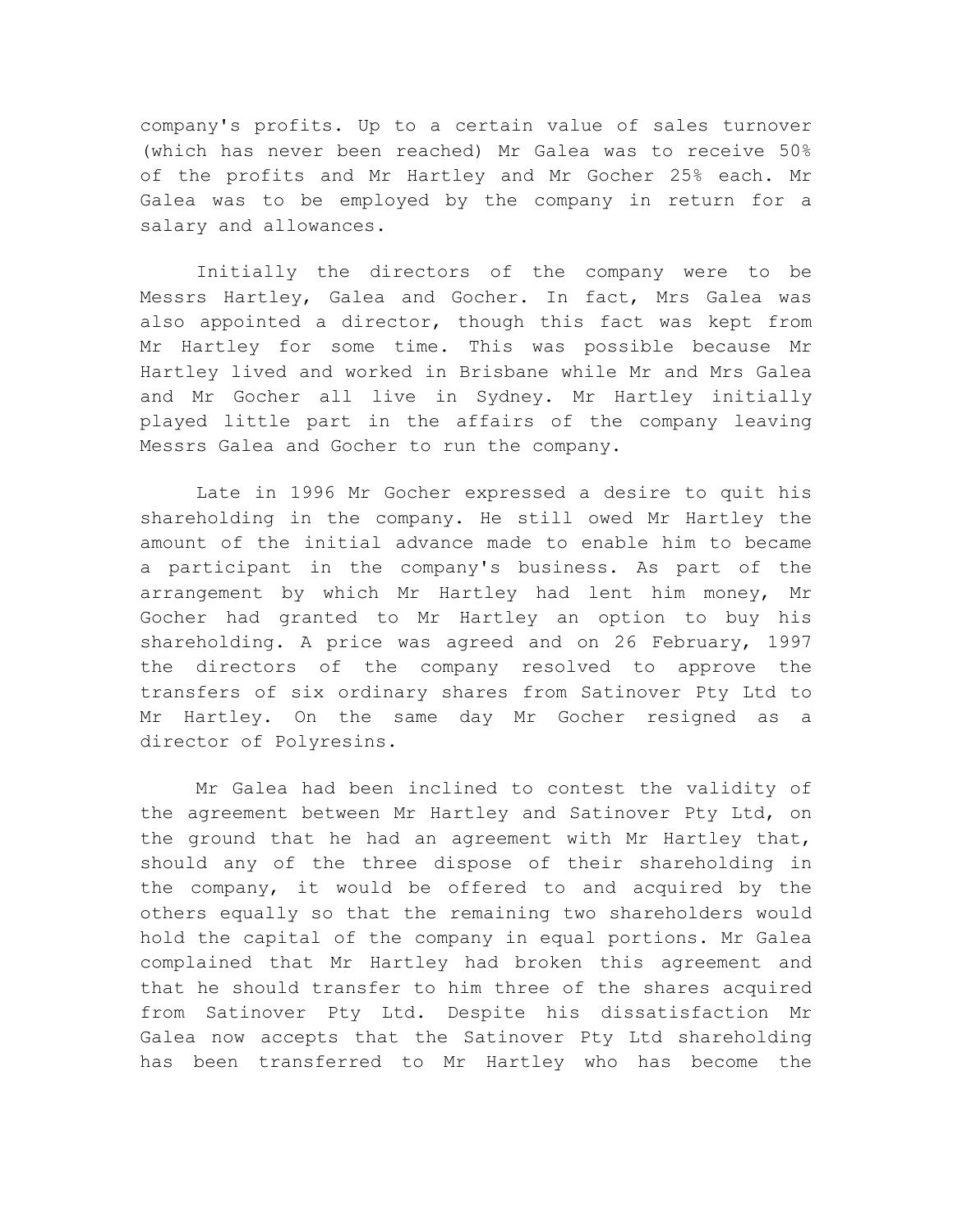lawful owner of the shares and the company's records correctly show this to be so.

Mr Hartley claims that on 5 April, 1997 the company's directors approved a transfer of one of his shares to Mrs Barbara Fielding. There is a minute to that effect and the company's register shows Mrs Fielding to be a shareholder. Mr Galea disputes that the directors met on 5 April, 1987 and denies that the directors resolved to approve the transfer.

Be this as it may, the applicant is the holder of at least eleven of the eighteen issued shares in the company.

The company's Articles of Association are conventional in their terms. The capital is divided into subscriber shares, ordinary shares, and nine separate classes of shares identified respectively as A to I. The two subscriber shares have been cancelled. The only other shares issued have all been ordinary shares. They confer on the holders the right:-

- to receive notice of and to attend any general meeting;
- to exercise one vote for every share held;
- to participate in dividends declared; and
- to participate in the distribution of the assets of the company on a winding up (see Article 4).

With an irrelevant exception the company (ie. in general meeting) may increase or reduce the number of directors and may at any time appoint additional directors or remove any director (Articles 60(2) and 62). The directors may appoint other directors to fill a vacancy or as an addition to existing directors (Article 61). Management of the company's business is conferred upon the directors who may exercise all powers of the company as are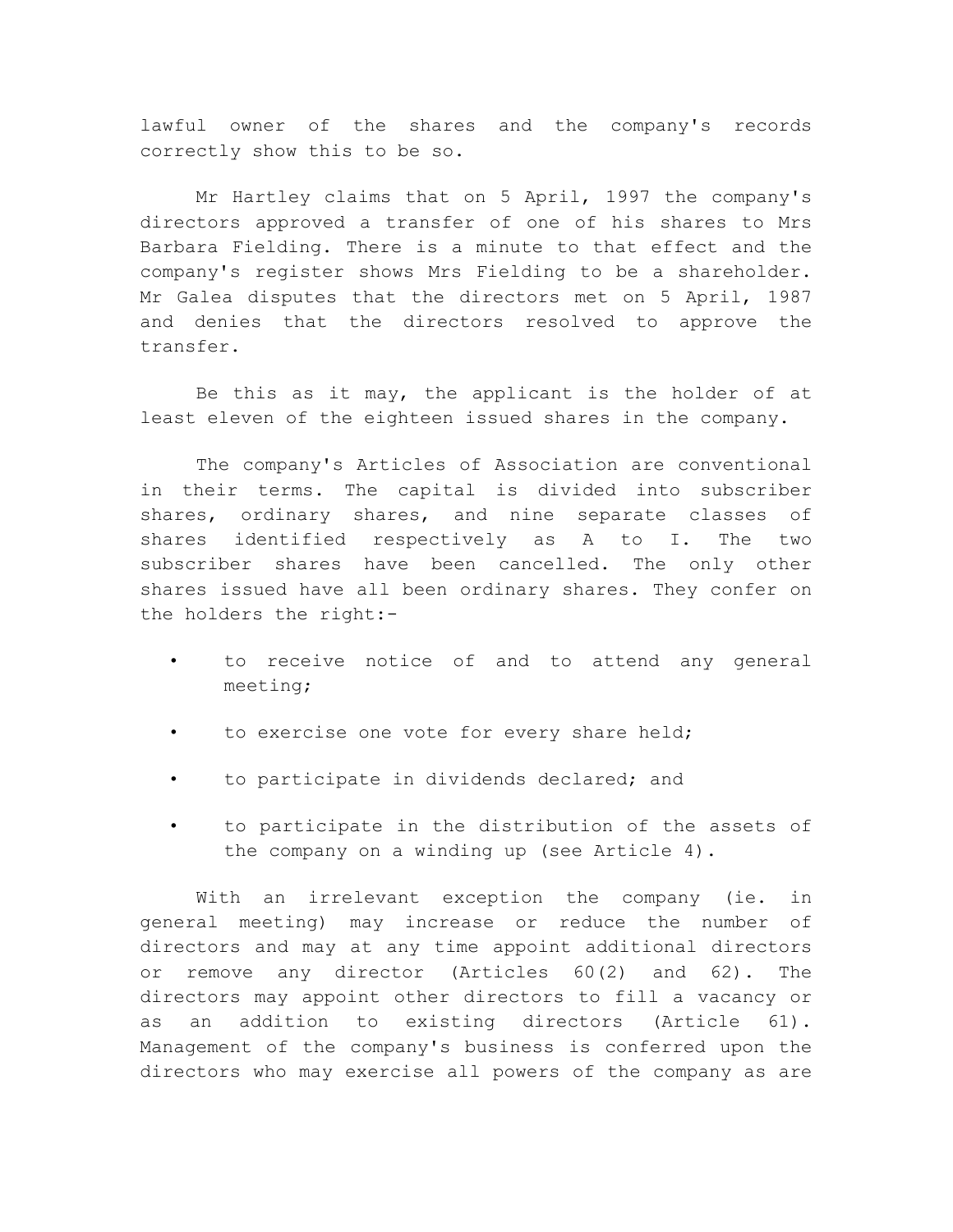not required to be exercised in general meeting (Article 67).

By application dated 9 December, 1997 the applicant sought an order that the company be wound up pursuant to section 260 or 462 of the *Corporations Law*. On 25 February, 1998 the applicant, who was then acting for himself, filed a fresh application by which he sought an order that Mr and Mrs Galea "purchase all the shares held by the applicant and the one share held by Barbara Anne Fielding in the capital of the company at a price to be determined by the court or through independent valuation" and an order "that the appropriate date for such valuation be 1 December, 1997 when the applicant would not have suffered the negative effects of the oppressive behaviour of John Galea and Barbara Galea."

The second application identified section 260 as the source of the power to make the orders sought.

At trial, the applicant (who had become represented by counsel very shortly before the hearing commenced) contended that the court should make an order that his shares be bought by the respondents, Mr and Mrs Galea. The applicant did not lead any evidence of the value of the company nor the basis on which the court could determine a fair price for its shares. The applicant sought to defer considerations of such matters until after the court had determined whether he was entitled to relief of the kind he claimed. This piecemeal approach is unsatisfactory but I agreed to it because the court had, at the applicant's urging, given the matter an expedited hearing; the applicant had been unrepresented until shortly before the trial commenced; and the respondents did not object to that course. I indicated that I would proceed as though pursuant to 39 r12 of the *Supreme Court Rules* and try as a separate question whether the applicant was entitled to an order that his shares be bought by the respondents. If the applicant is successful on the first question, directions will be given for the trial of the remaining questions.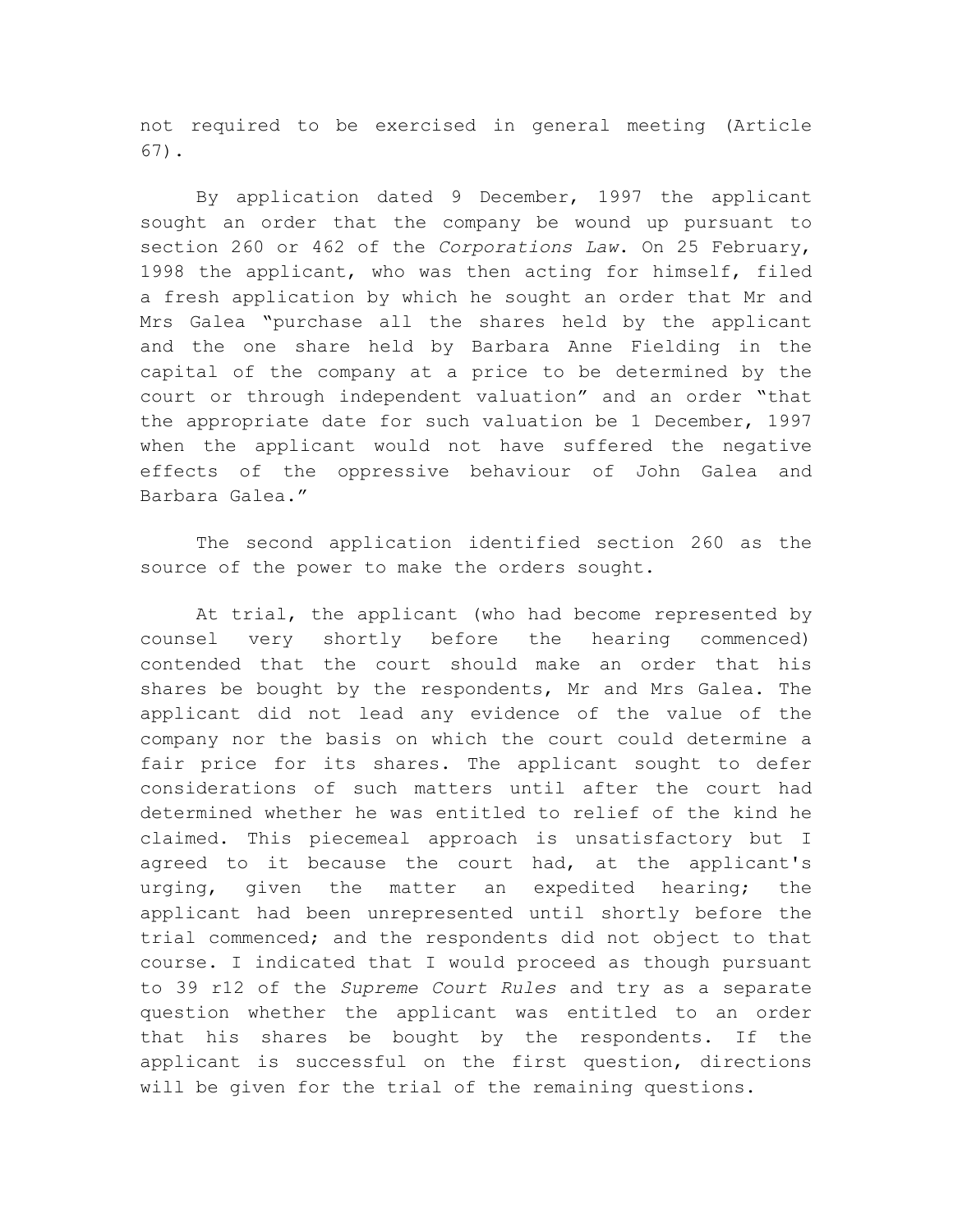The question that arises immediately is whether the court can grant relief pursuant to section 260 to an applicant who controls a majority of the voting share capital in a company, the conduct of whose affairs is said to be the occasion for the court's intervention. The section provides:—

"**260(1) [Application to Court]** An application to the Court for an order under this section in relation to a company may be made:

- (a) by a member who believes:
- "(i) that affairs of the company are being conducted in a manner that is oppressive or unfairly prejudicial to, or unfairly discriminatory against, a member or members, or in a manner that is contrary to the interests of the members as a whole; or
- (ii) that an act or omission, or a proposed act or omission, by or on behalf of the company, or a resolution, or a proposed resolution, of a class of members, was or would be oppressive or unfairly prejudicial to, or unfairly discriminatory against, a member or members or was or would be contrary to the interests of the members as a whole; or
- (b) by the Commission, in a case where it has investigated, under Division 1 of Part 3 of the ASC Law:
- (i) matters being, or connected with, affairs of the company; or
- (ii) matters including such matters.

**260(2) [Orders that Court may make]** If the court is of the opinion:

(a) that affairs of a company are being conducted in a manager that is oppressive or unfairly prejudicial to, or unfairly discriminatory against, a member or members (in this section called the "**oppressed member or members**" or in a manner that is contrary to the interests of the members as a whole; or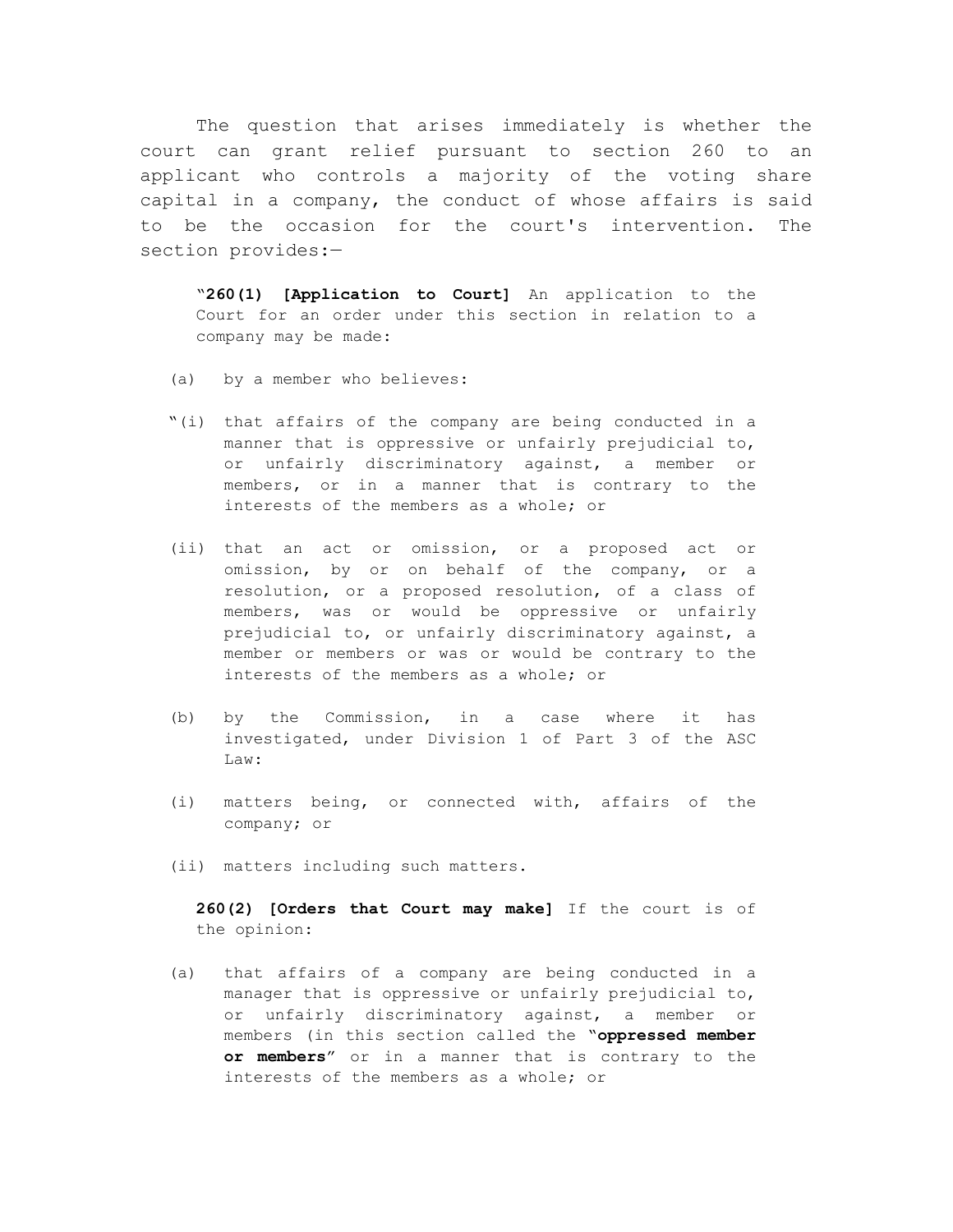(b) that an act or omission, or a proposed act or omission, by or on behalf of a company, or resolution, or a proposed resolution, of a class of members of a company, was or would be oppressive or unfairly prejudicial to, or unfairly discriminatory against, a member or members (in this section also called the "**oppressed member or members**") or was or would be contrary to the interests of the members as a whole;

the court may, subject to subsection (4), make such order or orders as it thinks fit..."

The jurisdiction of the court may be invoked by a member of the company who holds the belief described in section 260(1). The belief must, of course, be genuine (see *Re Spargos Mining NL* (1990) 8 ACLC 1,218 at 1,222-3.) It is evident that a belief which is not genuine is not a belief. The power of the court to make such orders as it thinks fit is predicated upon the court being of the opinion specified in section  $260(2)(a)$  or (b). It goes without saying the court must come to the requisite opinion on admissible evidence and upon the balance of probability. Before it can act, the court must form the opinion that affairs of the company are being conducted in a manner that is oppressive or unfairly prejudicial to or unfairly discriminatory against a member or in a manner that is contrary to the interests of the members as a whole or that an act or omission by or on behalf of the company or a resolution by a class of members was or would be oppressive or unfairly prejudicial to or unfairly discriminatory against a member or contrary to the interests of the members as a whole.

It seems to me doubtful, at least, that the affairs of a company can be conducted in the manner proscribed, that is, in a manner which is oppressive or unfairly prejudicial to or unfairly discriminatory against a member who has the majority of voting capital in the company (I omit, at present, consideration of acts or conduct contrary to the interests of the company as a whole). The "oppressive" or "unfair" conduct of a company's affairs described in section 260 (2)(a) involves conduct continuous in nature. See *Re Weedmans Ltd* [1974] QdR 377 at 394. It is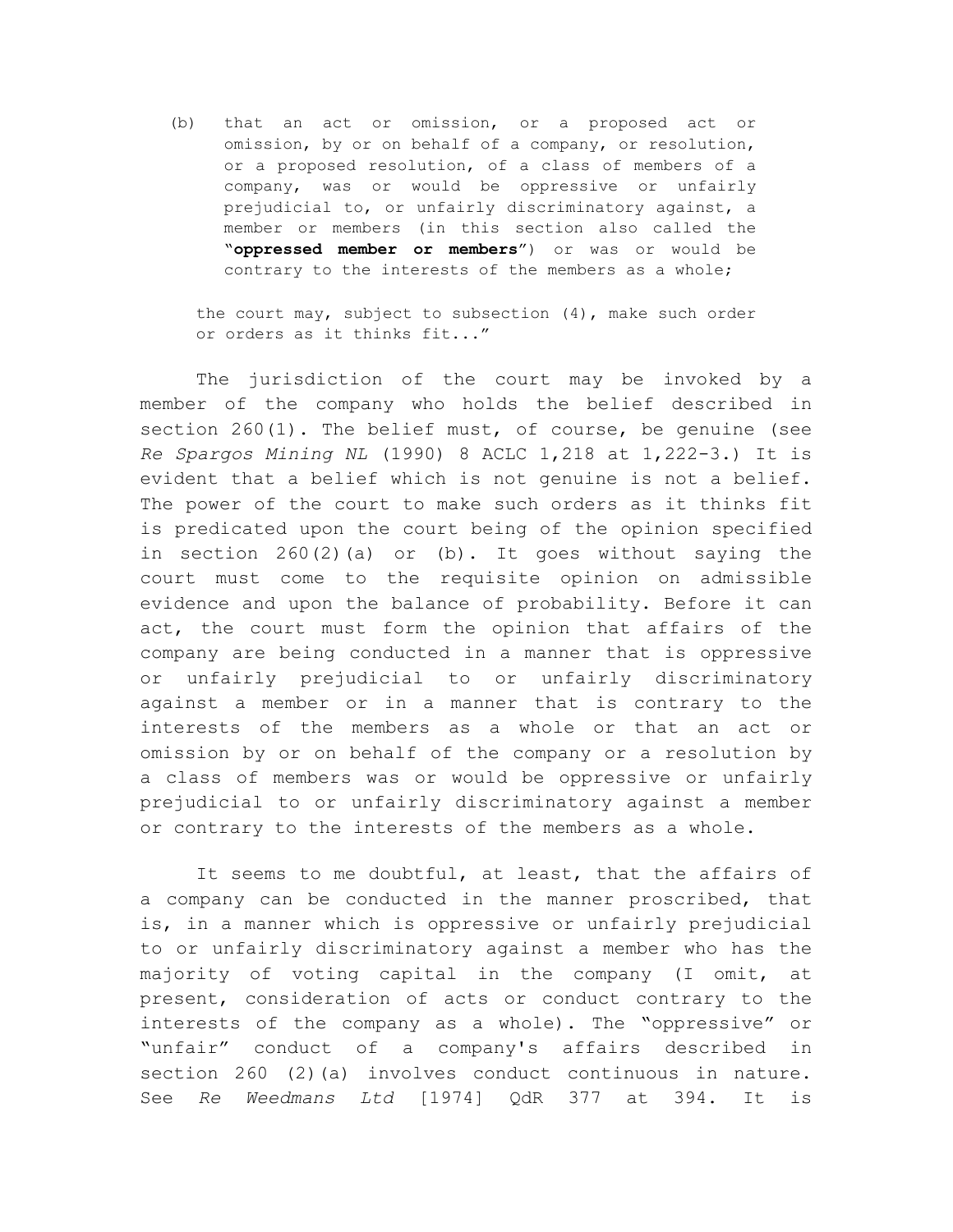unrealistic to suppose that a company's affairs may be conducted in a manner that is oppressive or which unfairly prejudices or discriminates against a member who controls a majority of votes that may be cast at a general meeting and who can thereby remove directors and appoint others in their stead. Not only it is unlikely, as a matter of practicality, that the company could conduct its affairs in such a manner, there is an extreme unlikelihood that, once commenced, the conduct would be allowed to continue so as to satisfy this aspect of section 260 (2)(a).

Slightly different considerations apply in relation to section 260(2)(b). Here there is no requirement for continuity of conduct but only that an act or omission, or a proposed act or omission, or a resolution or proposed resolution be, actually or prospectively, in consequence oppressive or unfairly prejudicial to or discriminatory against a member. It is possible to image circumstances in which those charged with the management of a company might act in such a way as to hurt or prejudice or discriminate against a member of the company but it is not, I think, possible to imagine circumstances in which the hurt or prejudice or discrimination can amount to oppression or unfair prejudice or discrimination when the victim is the controlling shareholder. In other words the conduct will lack the requisite character because the person or persons affected by it can act to prevent it having the character of unfairness.

Regard has so far been focussed on that part of section 260 which refers to oppression or unfair prejudice or unfair discrimination. There is a further phrase to be found in the section: that the affairs of the company are being conducted in a manner contrary to the interests of the members as a whole or that acts or omissions or resolutions were or would be contrary to the interests of the members as a whole. If this phrase confers a separate basis for the court's intervention the difficulty of a majority shareholder persuading the court to form the requisite opinion may not exist.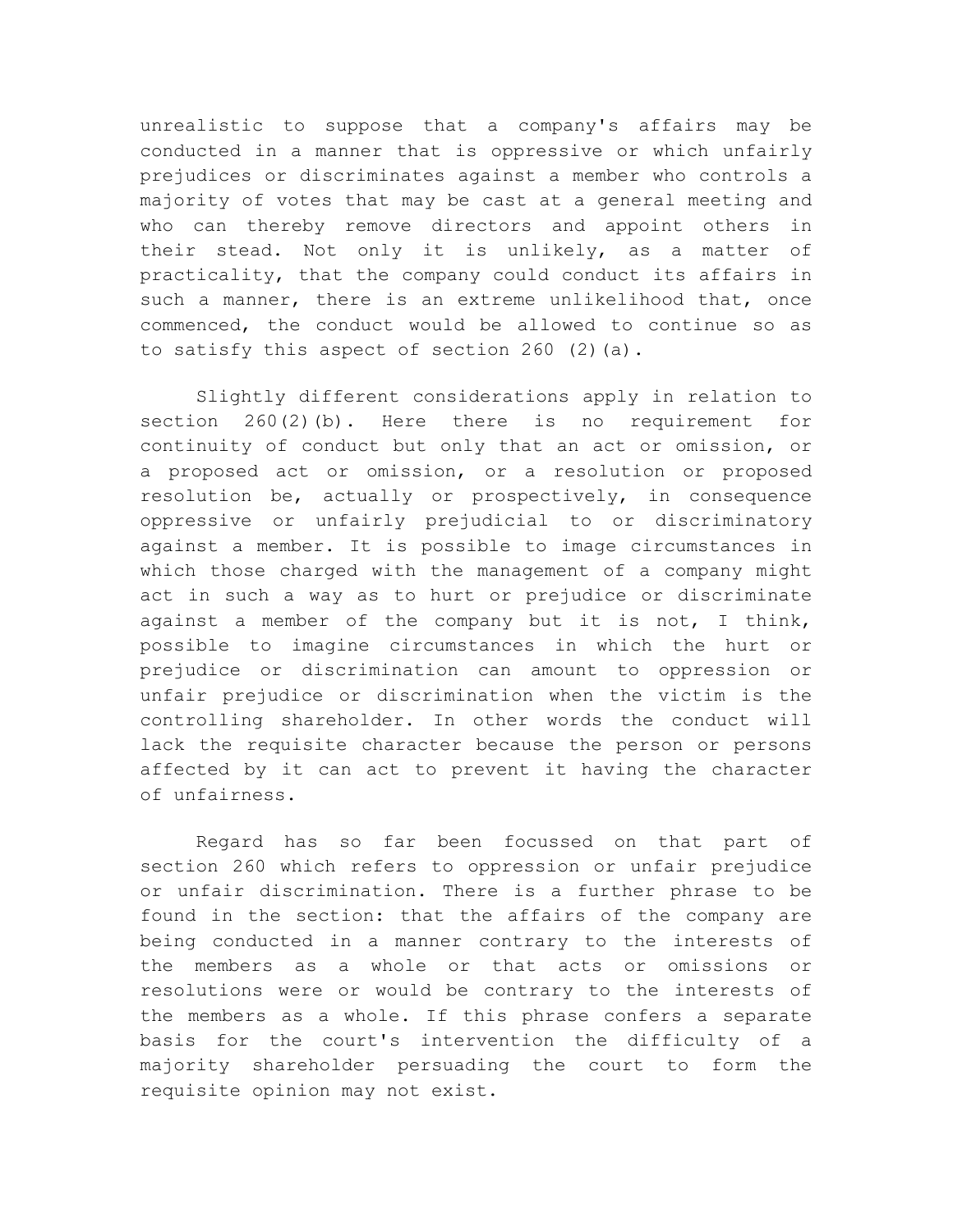Does the phrase constitute a separate basis? Young J thought not in *Morgan v. 45 Flers Avenue Pty Ltd* (1986) 10 ACLR 692. His Honour said at 704:—

"It was first put by counsel for the plaintiff that the section involves four elements and that the plaintiff can succeed if he shows the company's affairs are being conducted (a) oppressively (b) unfairly, (c) in a discriminatory way and (d) in a manner which is contrary to the interests of the members at a whole...In my view...it has been accepted that one.... no longer looks at the word "oppressive" in isolation but rather asks whether objectively in the eyes of a commercial bystander, there has been unfairness, namely conduct that is so unfair that reasonable directors who consider the matter would not have thought the decision fair: see *Wayde's* case per Brennan J...In my view a court now looks at subsection 2(1)(a) as a composite whole and the individual elements mentioned in the section should be considered merely as different aspects of the essential criterion, namely commercial unfairness".

I respectfully agree with this approach though its acceptance involves an obstacle. The Court of Appeal of the Supreme Court of *New South Wales in New South Wales Rugby League v. Wayde & Anor* (1985) 1 NSWLR 86 said (at 96), having referred to the judgment of Richardson J in *Thomas v. HW Thomas Ltd* 1984 1 NZLR 687:—

"The Australian provision contains an additional statutory basis for curial intervention to those in the New Zealand legislation. Section 320 also permits the court to intervene where the act or omission "was or would be contrary to the interests of the members as a whole". This reflects recognition of a long established principle of company law."

Section 209 of the New Zealand *Companies Act* 1955 empowered the court to intervene where what was complained of was oppressive, unfairly discriminatory or unfairly prejudicial. Of those words, the court did not read the subsection as referring to three distinct alternatives which are to be considered separately in water-tight compartments but thought that the three expressions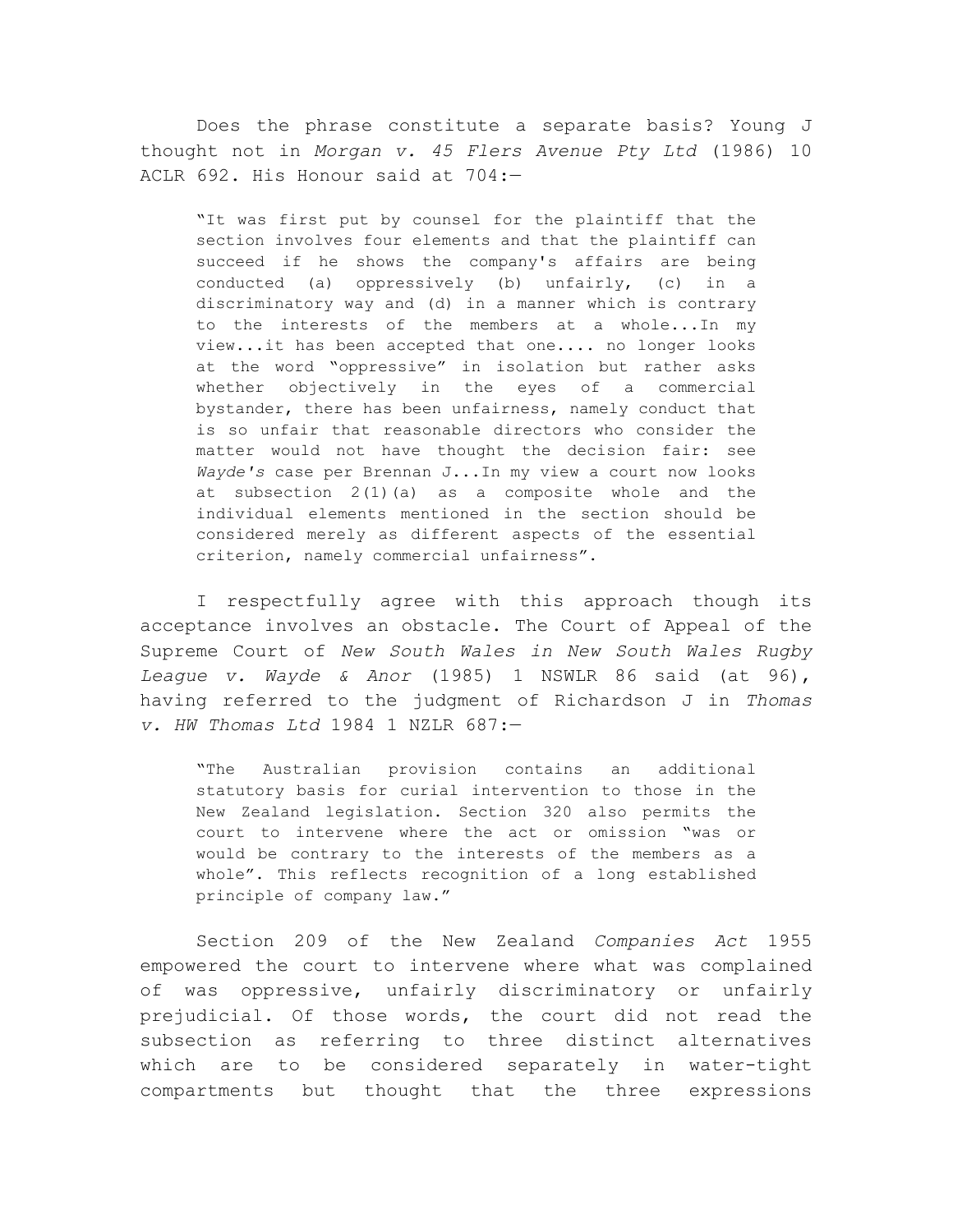overlap. Each in a sense helps to explain the others. Read together, they reflect the underlying concern of the subsection that conduct of the company which is unjustly detrimental to a member of the company whatever form it takes and whether it adversely affects all members alike or some only is a legitimate foundation of invoking the section. I have, of course, paraphrased part of the judgment of Richardson J which is set out later in these reasons. The Australian legislation adds to the three expressions found in the New Zealand Act the further expression, "contrary to the interests of the members as a whole."

The structure of section 260 appears to me to be against the notion that the last mentioned phrase gives rise to a wholly separate statutory basis for the court's jurisdiction. If the first three expressions overlap and are to be read together to express one underlying concern it is difficult to see why the fourth is excluded. I would have thought that the subsection gave rise to four distinct grounds or one composite one. There seems to me nothing in the mode of expression of the section which allows one to amalgamate three of the four "concepts" but not the fourth.

The treatment of the matter by the majority judgment in the High Court does not seem to lend support to there being separate categories of "unfairness" constituted by the three overlapping expressions and a separate category of repugnance to the interests of the whole company. Rather, the majority proceeded on the basis that the two were interrelated. They said (at  $(1985)$  180 CLR  $467-8$ ):-

"...the appellants faced a difficult task in seeking to prove that the decisions in question were unfairly prejudicial to Wests and therefore not in the overall interests of the members as a whole." (second emphasis added).

Another indication that the fourth "concern" is not a separate statutory basis for intervention is that, quite apart from statute, things done by those controlling a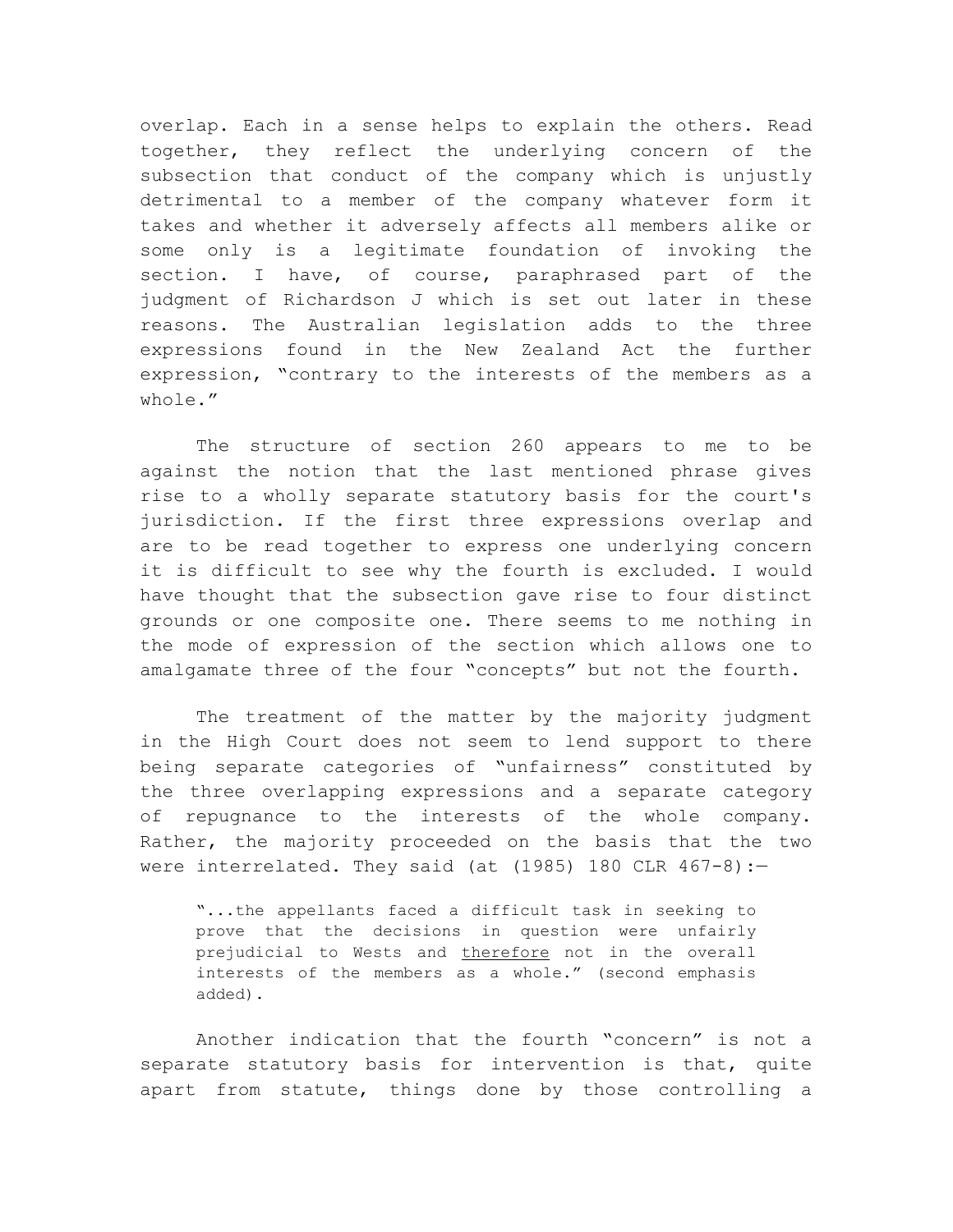company that are not for the benefit of the company as a whole are ineffectual and void as being beyond power. The phrase means only that things done by or on behalf of a company that do not further its legitimate purposes or are not legitimately connected with its business or affairs are not lawful exercises of its powers and are therefore invalid. See *Allen* v. *Gold Reefs of West Africa Ltd* [1900] 1 Ch 656 at 671; *Peters' American Delicacy Co. Ltd* v. *Heath* (1938-1939) 61 CLR 457 at 480-1 and 512-3. So conduct by a company that is extraneous or foreign to the execution or achievement of its operations or affairs is not for the benefit of the company as a whole nor is it in the interests of the company as a whole. There is no difference between the two expressions. See *Wayde* (1985) 1 NSWLR 96.

If the expression is a separate basis for jurisdiction all that has been achieved by including it in section 260 is that the court may make any of the orders allowed by section  $260(2)$ , whereas formerly the court would merely have declared the impugned conduct to be invalid and perhaps have gone on to make injunctions. It seems unlikely that the section should have this effect. If what was intended was to provide additional statutory remedies for a ground on which the court would always grant relief independently of the companies legislation section 260 is a curious place to find the extended remedies.

With appropriate deference I think it is more likely that the phrase "contrary to the interests of the members as a whole" is another expression overlapping "oppression, unfair prejudice and unfair discrimination" to provide a further element in the understanding of "commercial unfairness".

No authority has considered the question whether section 260 may be invoked by a majority shareholder. Is there anything in the cases which have discussed the fundament of section 260 which might assist in the resolution of the question? The authority to which one usually turns is the decision of the New Zealand Court of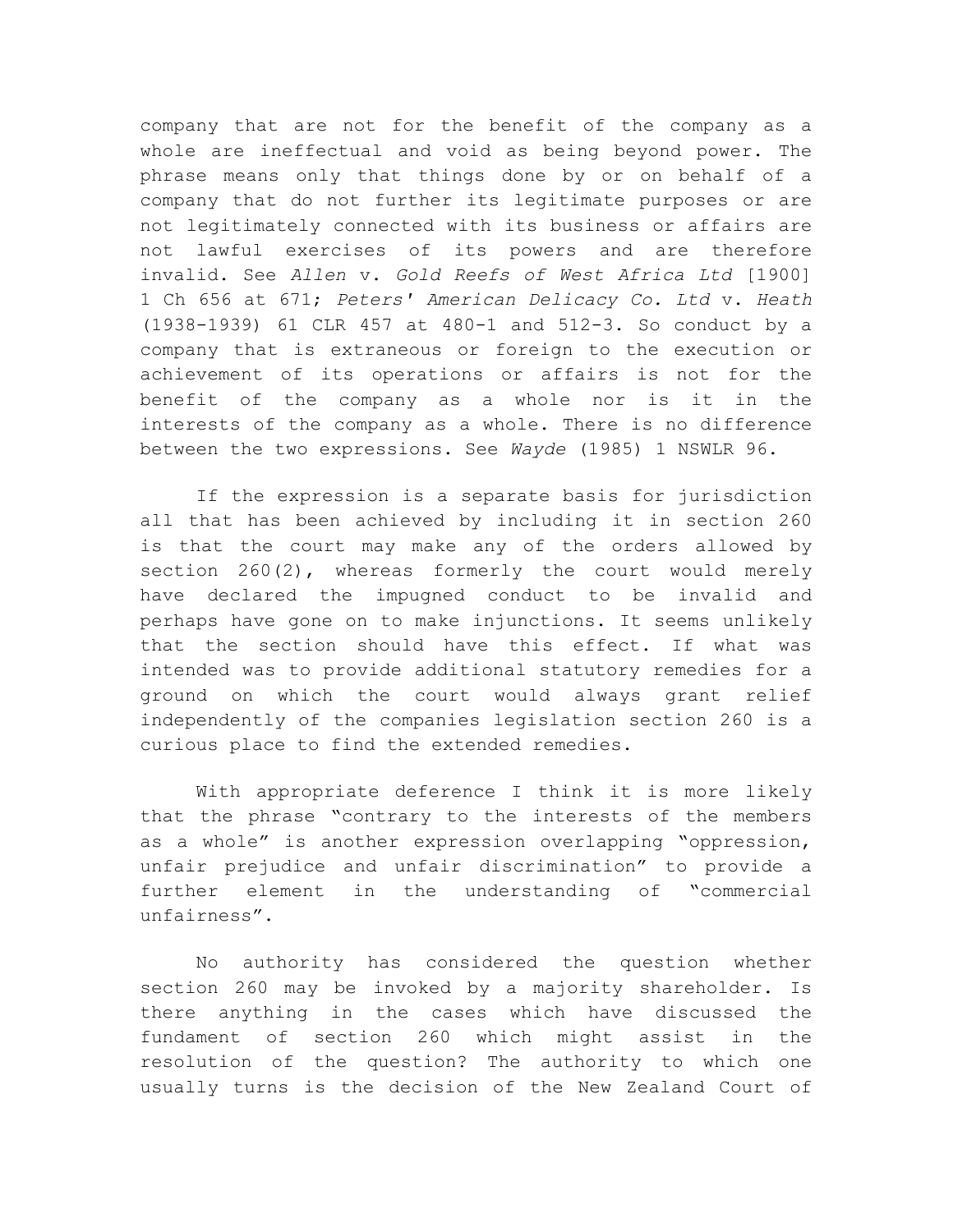Appeal in *Thomas* v. *H W Thomas Ltd* [1984] 1 NZLR 687. The applicant there held one-third of the shares in a private company, all of whose members belonged to the extended family of its founder. The company was successful but the very conservative dividend policy of the directors meant that it provided a poor return on capital. The applicant applied under the New Zealand equivalent of section 260 for an order enabling him to sell his shares to the company or one or more of its members. Section 209 of the New Zealand *Companies Act* provided:—

- "(1) Any member of a company who complains that the affairs of the company have been or are being or are likely to be conducted in a manner that is, or any act or acts of the company have been or are or are unlikely to be, oppressive, unfairly discriminatory, or unfairly prejudicial, to him...may make an application to the court for an order under this section.
- (2) If on any such application the court is of the opinion that it is just and equitable to do, the court may make such order as it thinks fit..."

Richardson J, in reviewing the history of statutory enactments enabling the court to provide a remedy to shareholders whose interests were overborne referred to the earlier, more limited basis on which the court could interfere and said:—

"... oppression must import that the oppressed are being constrained to submit to something which is unfair to them as a result of some arbitrary act or attitude on the part of the oppressor..." (at 693).

Note the reference to constraint. The concept scarcely applies to someone who has the power to appoint and remove directors and commands the passage of resolutions at a general meeting. Having discussed the shortcomings of the legislation in its original form and the changes wrought by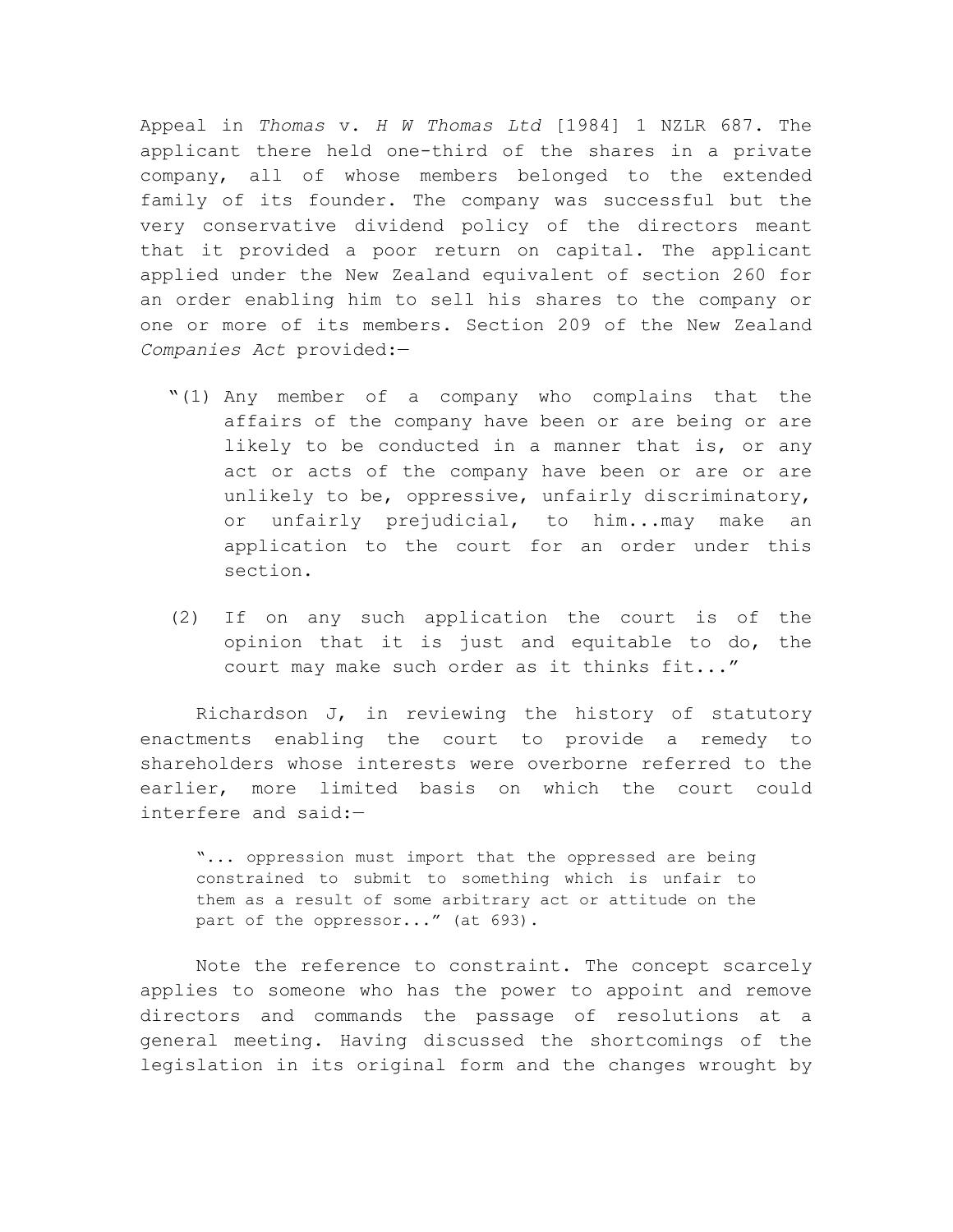the enactment of section 209, Richardson J said (at 694-  $5) :=$ 

"Fairness cannot be assessed in a vacuum or simply from one member's point of view. It will often depend on weighing conflicting interests of different groups within the company. It is a matter of balancing all the interests involved in terms of the policies underlying the companies legislation in general and section 209 in particular: thus to have regard to the principles governing the duties of a director in the conduct of the affairs of a company and the rights and duties of a majority shareholder in relation to the minority; but to recognise at section 209 is a remedial provision designed to allow the court to intervene where there is a visible departure from the standards of fair dealing..."

The reference to the principles governing the rights and duties of a majority shareholder in relation to a minority is, I think, helpful. The passage is not, however, decisive because the point presently under discussion was not considered. It is, though, instructive that in discussing the section Richardson J referred to the protection of a minority shareholder. The third member of the Court, Sir Thaddeus McCarthy, said, perhaps more emphatically, (at 697):-

"...but the powers given by section 209 are ones which in my view should be not be likely exercised, especially so when a lack of probity or want of good faith is not established. These powers can invade the traditional rights of the shareholders to determine the management of their company according to their shareholding, and while few would deny a necessity for such provisions as those of section 209 in the interests of minorities, the danger of allowing minority interests to inflict serious damage to a company's structure can be quite real".

In a passage which has often been quoted and always with approval, Richardson J said (at 693):-

"I do not read the subsection as referring to three distinct alternatives which are to be considered separately in water-tight compartments. The three expressions overlap, each in the sense helps to explain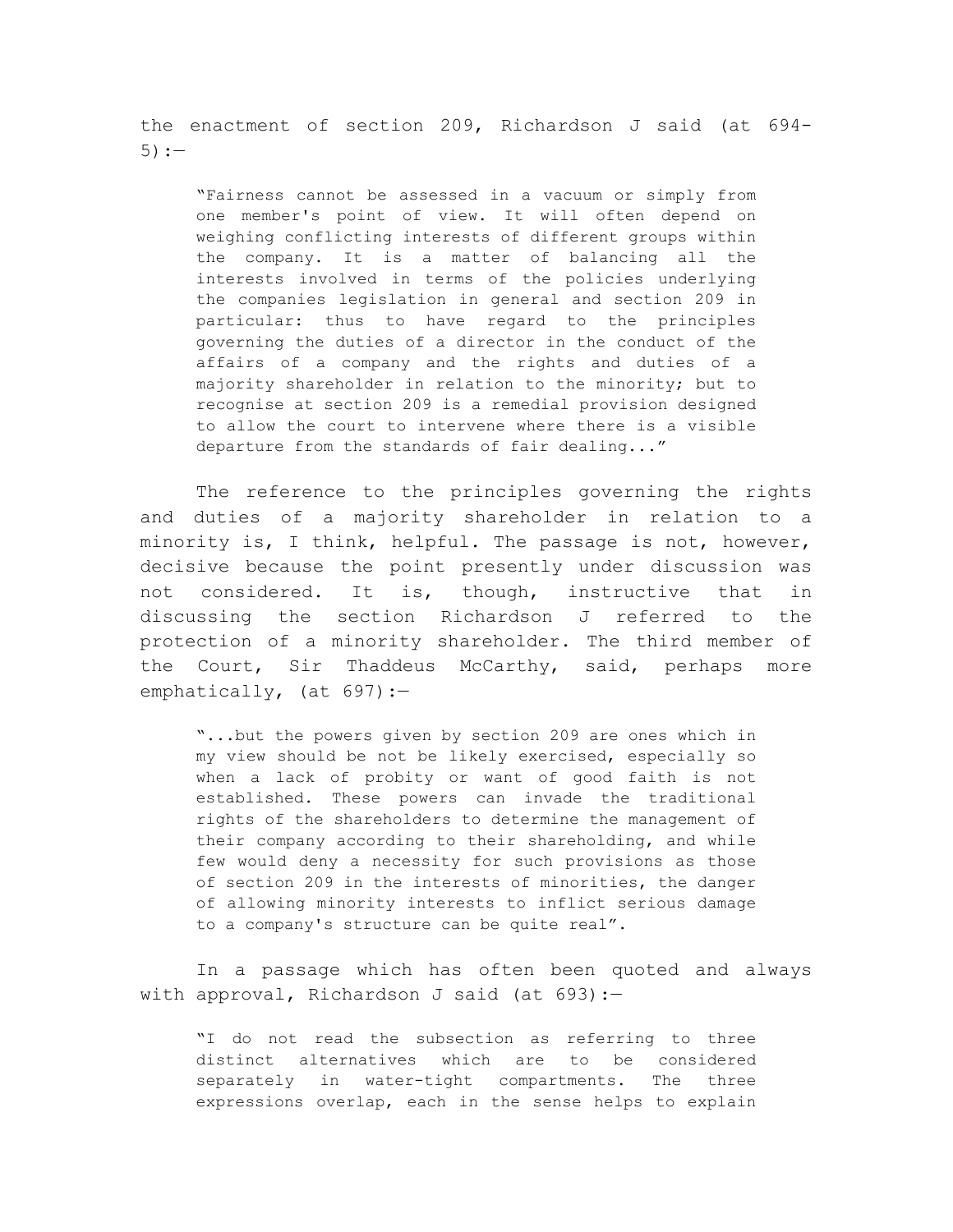the other, and read together they reflect the underlying concern of the subsection that conduct of the company which is unjustly detrimental to any member of the company whatever form it takes and whether it adversely affects all members alike or discriminates against some only, is a legitimate foundation for a complaint under section 209. The statutory concern is directed to incidences or courses of conduct amounting to an unjust detriment to the interests of a member or members of the company" (emphasis added).

The passage underlined might suggest that the section is not limited to protecting minorities but that there may be oppression or unfair prejudice or discrimination to or against a majority shareholder or all shareholders.

*New South Wales Rugby League Ltd* v *Wayde & Anor* (1985) 180 CLR 459 is the only occasion on which the High Court has considered the section. Mr Wayde represented the only member of the respondent company which was affected by the decision of the respondent's board called into question in the proceedings. He was in a minority. The point of immediate concern was not discussed. Remarks of present relevance were made by Mason ACJ, Wilson, Deane and Dawson JJ in their joint judgment at 466:—

"It is a point of great importance that the decisions were made in exercise of a power that is expressly conferred on the Board, a power to determine the nature and extent of the competition that was to take place in 1985 and the clubs that were to be permitted to participate in it. It is not a case where the directors of a company, in the exercise of the general powers of management of the company, might bona fide adopt a policy or decide upon a course of action which is alleged to be unfairly prejudicial to a minority of the members of the company. In that kind of case it may well be appropriate for the court, on an application for relief under section 320, to examine the policy which has been pursued or the proposed course of action in order to determine the fairness or unfairness of the course which has been taken by those in control of the company" (emphasis added).

On the other hand Brennan J who delivered separate reasons said (at 471):—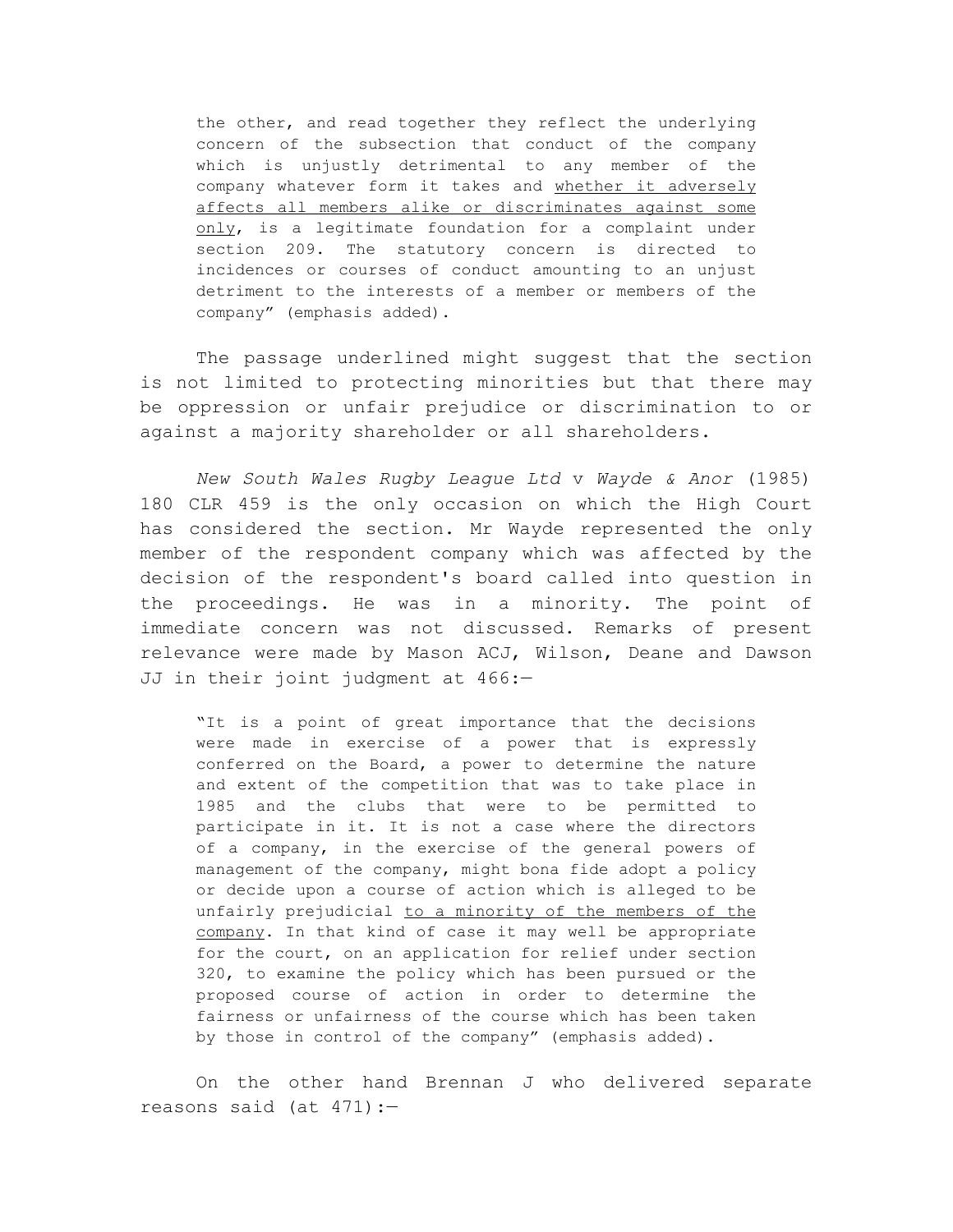" Clearly the legislature intends to provide a greater measure of curial protection to members of a company, especially if they be in a minority, than the protection afforded under earlier companies acts."

Brennan J's judgment contains no elucidation of the circumstances in which the applicant for relief may not be a minority shareholder.

With the exception of the brief passage from the judgment of Brennan J and perhaps that from Richardson J judicial opinion in these cases seems to favour the view that the section operates for the protection of minority interests. I emphasise again that the point was not an issue and no attention was paid to the exegesis of section 260 with the present problem in mind.

Counsel for the applicant argued that three authorities established the proposition that the court could act under section 260 to protect a majority shareholder.

The first is *Re Associated Tool Industries Ltd* (1963) 5 FLR 55. The passage relied on is at 66-7:—

"It was submitted...that section 186 can only be invoked against a controlling majority, that is, a majority which controls a general meeting of the companies. It was said that at no stage were the three individual respondents such a controlling majority...In Gower's *Modem Company Law* (2nd ed.), at p. 542, the following passage appears: "...It seems clear, therefore, that the draftsman has rightly recognised the oppression may be exercised by those in control even though they lack majority holding, and that the section affords protection in such a case. It has even been held that the remedy may be invoked notwithstanding that all of the shareholders are equally damnified by what has been done."

The facts of the case were that each of the three respondents owned one of the four issued shares in a company, the business of which was intimately connected to the business of the company in respect of whose affairs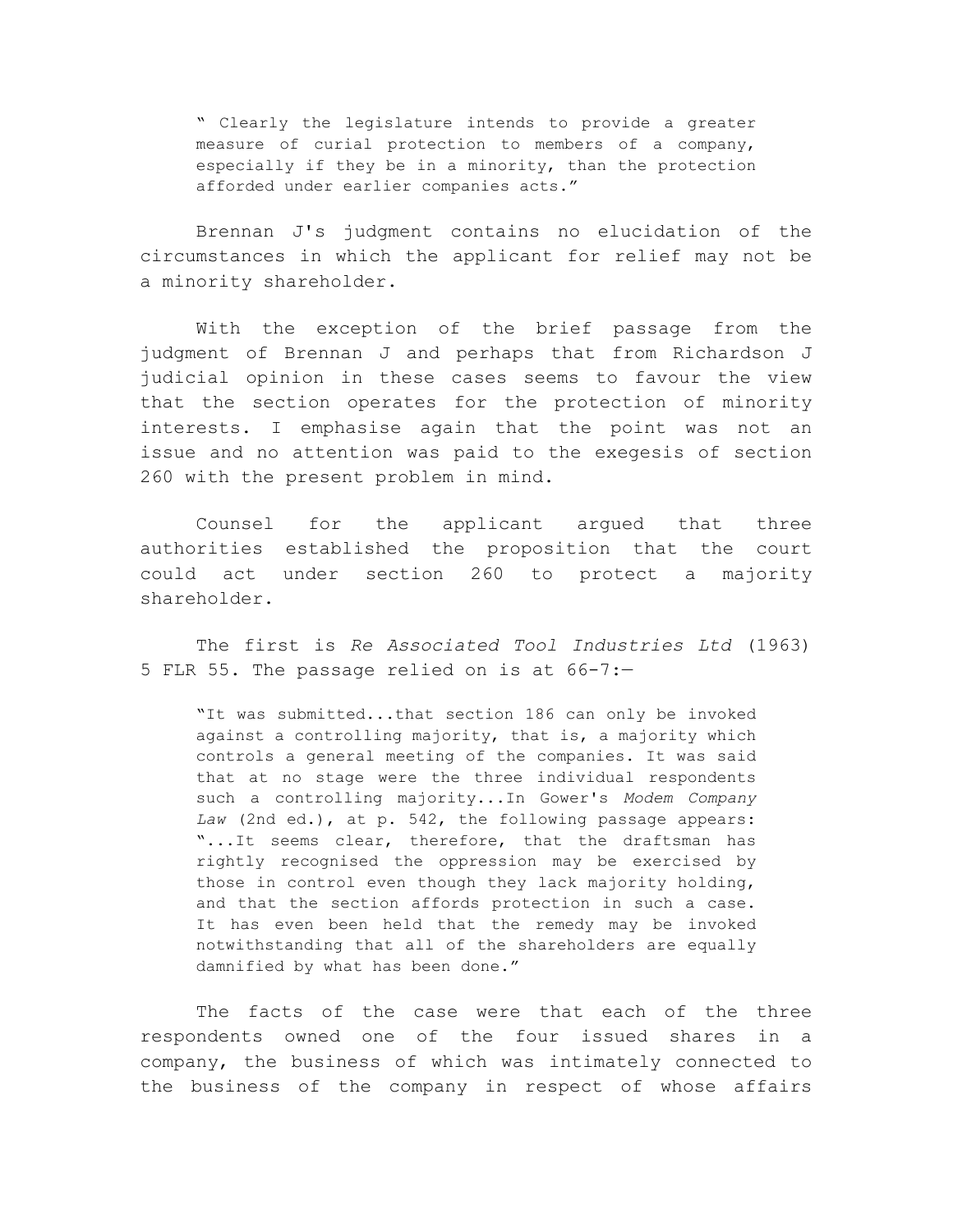relief was sought. Each of the respondents was a director of the latter company whose interests would have been advanced by the acquisition of the first company. The respondents refused to allow this to happen except on conditions that enriched them. It is not possible from the reasons for judgment to determine the precise shareholding in the company but it does not appear that the petitioners between them had a controlling interest. The share capital of the company was 35,000.00 pounds and the petitioners appeared to have no more than 9,225.00 pounds of the capital. The shareholding of the respondents is not disclosed nor are any other shareholders identified. It would seem likely that the applicant could not persuade a majority of shareholders to take his view about the directors' conduct. The judgment is silent on the point.

The case is authority for the proposition that the court may intervene pursuant to section 260 where the interests of all members of the company are equally effected by the actions complained of and where the respondents do not own a controlling shareholding. It says nothing of the case where the applicant controls a majority of voting shares.

The next case comes from South Africa: *Benjamin* v. *Elysium Investments (Pty) Ltd & Anor* 1960 ( 3) SA 467. Section 111 of the South African *Companies Act* 1926 provided that:

- "(1) Any member of a company who complains the affairs of the company are being conducted in a manner oppressive to some part of the members (including himself) may make an application to the court...for an order under the section...
- (2) If on any such petition the court is of the opinion -
- (a) that the company's affairs are being conducted as aforesaid; and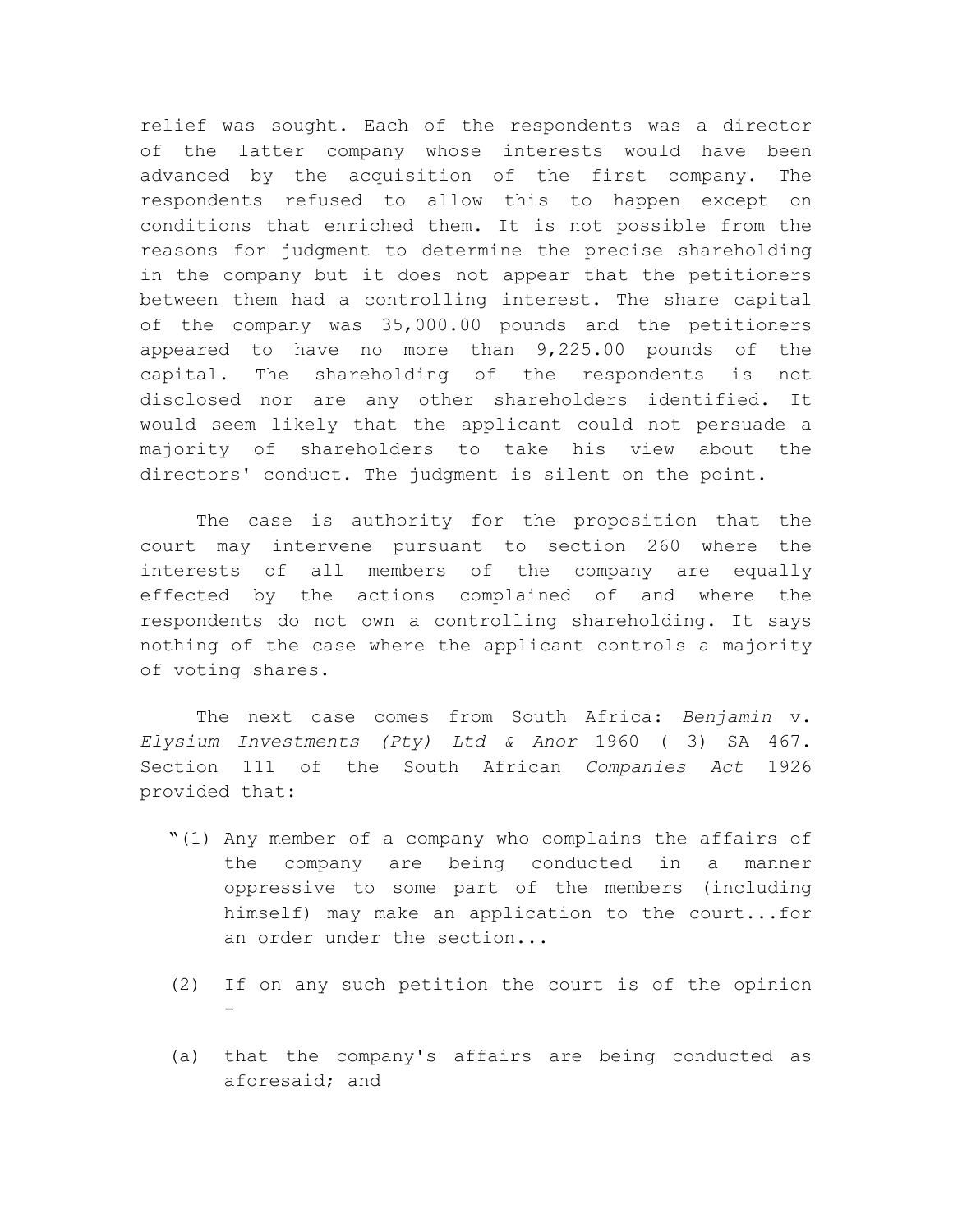(b) that to wind up the company would unfairly prejudice that part of the members, but otherwise the facts would justify the making of a winding up order on the ground that it just and equitable that the company should be wound up,

the court may, with a view to bringing to an end the matters complained of, make such order as it thinks fit...".

The case involved a company in classic deadlock. There were two shareholders with equal holdings both of whom were directors. They disagreed about making a payment to a company which was associated with one of them. They could not resolve their difficulty and took to squabbling.

O'Hagan J records a submission that section 111:—

"...has no application where the control of the company's affairs is not vested in the person or persons who is or are alleged to have acted oppressively...section 111 can be invoked by an oppressed minority, but not by a member who shares the control equally with another" (at 475).

His Honour went on (at  $476-7$ ):-

"I can find nothing in the authorities which appears to hold that the words "conducted in a manner oppressive" refer only to conduct of a member vested with the power to override a minority vote. The section does not use the word "minority" and there is no reason for giving a narrow meaning to the phrase...in every instance it is a question of fact whether the affairs of the company are being conducted in a manner oppressive to some part of the members... I am consequently unable to accept the argument that section 111 cannot be invoked by a member..who shares the voting control equally with another. In my view the remedy is open to a shareholder who does not possess the power of control" (emphasis added).

The case therefore stands on the same footing as *Re Associated Tool Industries Ltd.* Relief may be given where the respondent does not possess a controlling block of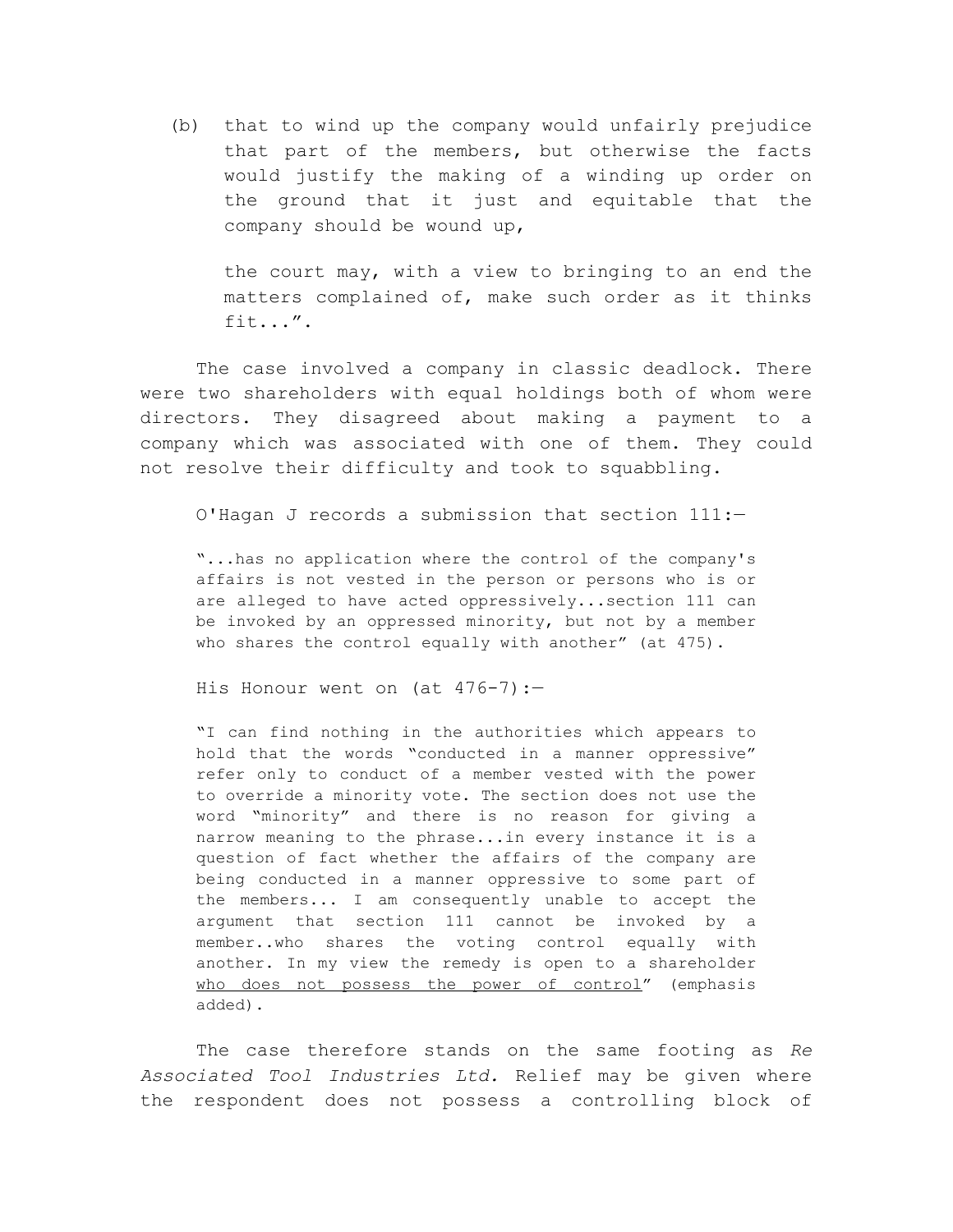shares as where the shares are equally divided between applicant and respondent. It does not address the present problem of an applicant who has control. O'Hagan J doubted the court would have power to act in such a case. His Honour said (at  $476$ ):-

"It is reasonable to assume that a case could not arise where section 111 would be invoked by those in whose hands the voting control lies; but on principle I cannot see why the remedy provided by the section should not be available to a member of the company who can show that he does not enjoy voting control."

The third case is *Re HR Harmer Ltd* [1958] 3 All ER 689. The ordinary shares in the company were divided into two classes, "A" and "B". The "B" shares carried the whole of the voting power and the "A" shares conferred an entitlement to dividends. The majority of the "A" class shares were held by two brothers. The majority of the "B" class shares were held by their father. All three were directors but the elder Harmer who had formed the company retained authoritarian views and acted in disregard of resolutions of the board and outside the authority reposed in him as governing director. His sons petitioned for relief on the ground that their father was conducting the affairs of the company in a manner oppressive to them.

Counsel for the applicant relies upon a passage in the judgment of Jenkins LJ (at 696):—

"...the phrase...is wide enough to cover oppression by anyone who was taking part in the conduct of the affairs of the company, whether de facto or de jure".

From this it is argued that *Re H R Harmer Ltd* is authority for the proposition that control of shareholding in a company is not necessarily fatal to the court's forming the requisite opinion. So long as those actually running the company act oppressively (or unfairly) the jurisdiction of the court is enlivened whatever be its shareholding. The submission loses its force when one has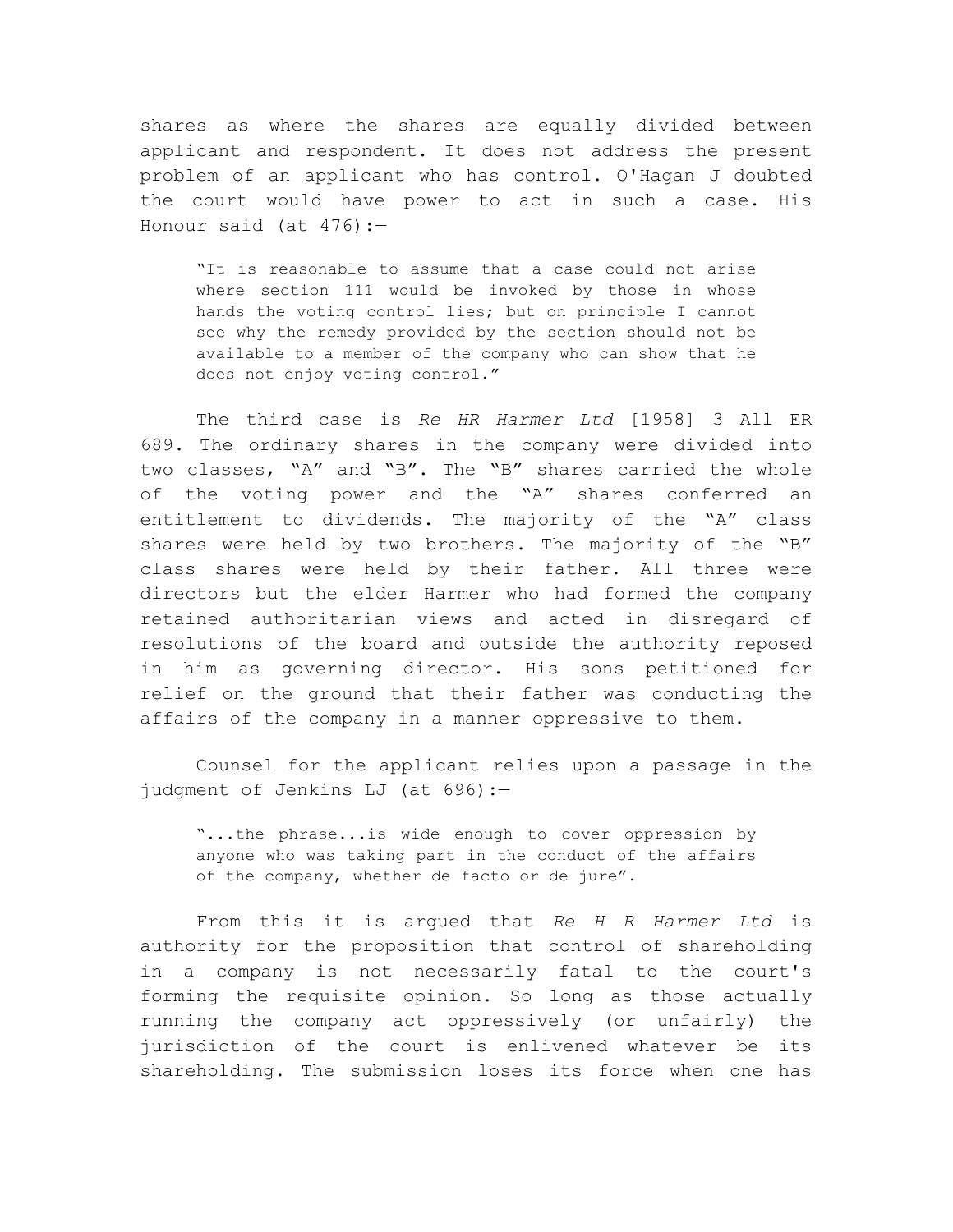regard to the judgment of the trial judge in a passage set out and expressly approved by Jenkins LJ at 705:—

"I think the point about the word "minorities" is that it is only where the voting control is elsewhere that a case for the application of the section arises. To take this case, if the voting control had resided where the beneficial interest in the ordinary shares resides, there would have been no need to invoke the section...The father would have been eradicated root and branch by this time. It is only because of...his having voting control that it is necessary to invoke the section at all.  $I$ cannot think of any case where it would be possible to invoke the section if the voting control was in the hands of the persons who are alleged to have been oppressed..." (emphasis added).

The reason for this conclusion is, I think, the one I expressed earlier. It is not possible for the company or its directors to act so as to oppress or unfairly prejudice or discriminate against those who can command a majority of votes. If they should so act and take the majority shareholder by surprise their conduct will still lack the requisite characteristic because the majority shareholder can act to eradicate that which would give rise to unfairness.

The cases establish that it is not necessary that those against whom an order pursuant to section 260 is sought be in control of a majority of shares. Nor is it necessary that only a minority of shareholders be affected by the impugned conduct. It is enough that conduct of the type described in the section is unfair to some or all of the company's members. It is, however, necessary that the applicant not be the controlling shareholder. In those, surely rare, cases where the respondents are not controlling shareholders, the applicant must be unable to gain the support of sufficient shareholders to command a majority.

A court will not be able to form the opinion that the affairs of a company are being conducted unfairly in the relevant sense, or that acts or omissions of the company or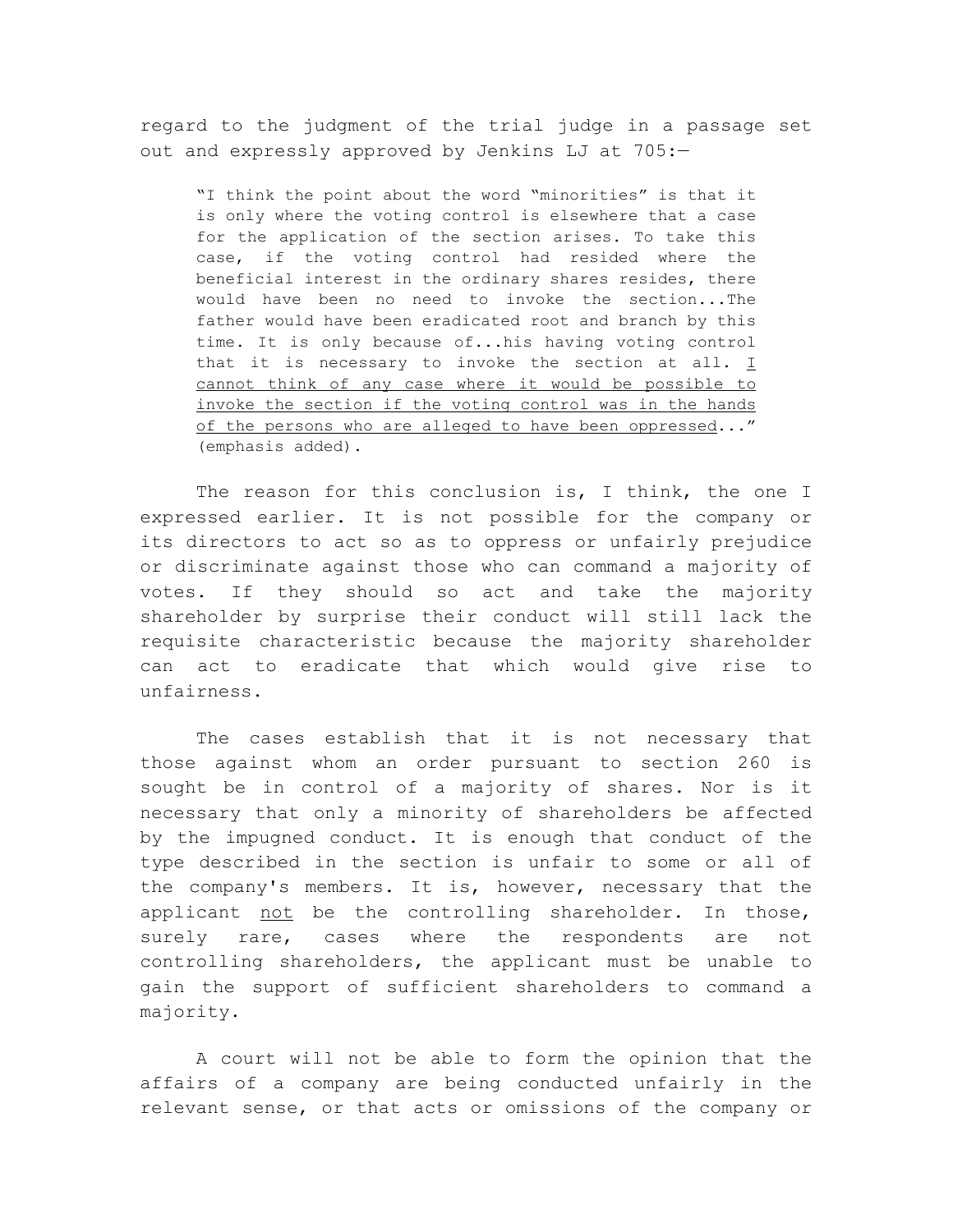resolutions of the company are unfair in the relevant sense vis a vis a member who holds a controlling interest in the voting shares of the company. This conclusion derives from a consideration of the section and is supported by the *dicta* I have identified. The analysis accommodates the remarks of Brennan J in *Wayde* and those of Richardson J in *Thomas* which appear to me, with respect, to have been directed at the instance of acts of unfairness which may affect the interests of all shareholders. The remarks were not directed at the question whether relief is available to a majority shareholder.

I conclude, therefore, that the applicant does not make out a case for relief under section 260(2).

In case my view be wrong I intend to review the facts brought forward by the applicant to see whether, if the precondition had been satisfied, the court would make an order for the purchase of the applicant's shares.

In this regard it is important to note that the court has a discretion whether or not to make an order in those cases where the court does come to the requisite opinion. Courts have frequently cautioned against intervening in the affairs of companies save where it is necessary to do so to relieve against the consequences of unfairness. The remarks of Sir Thaddeus McCarthy which I have already noticed were adopted by the Court of Appeal in Wayde ( (1985) 1 NSWLR 102), the court going on to say:—

"... courts exercise care invading the traditional roles of directors and shareholders of the companies to determine management of the corporation."

In the High Court, the majority referred to (at (1985) 180 CLR 467):—

"...the caution which a court must exercise in determining an application under section 320 of the code in order to avoid an unwarranted assumption of the responsibility for management of the company...".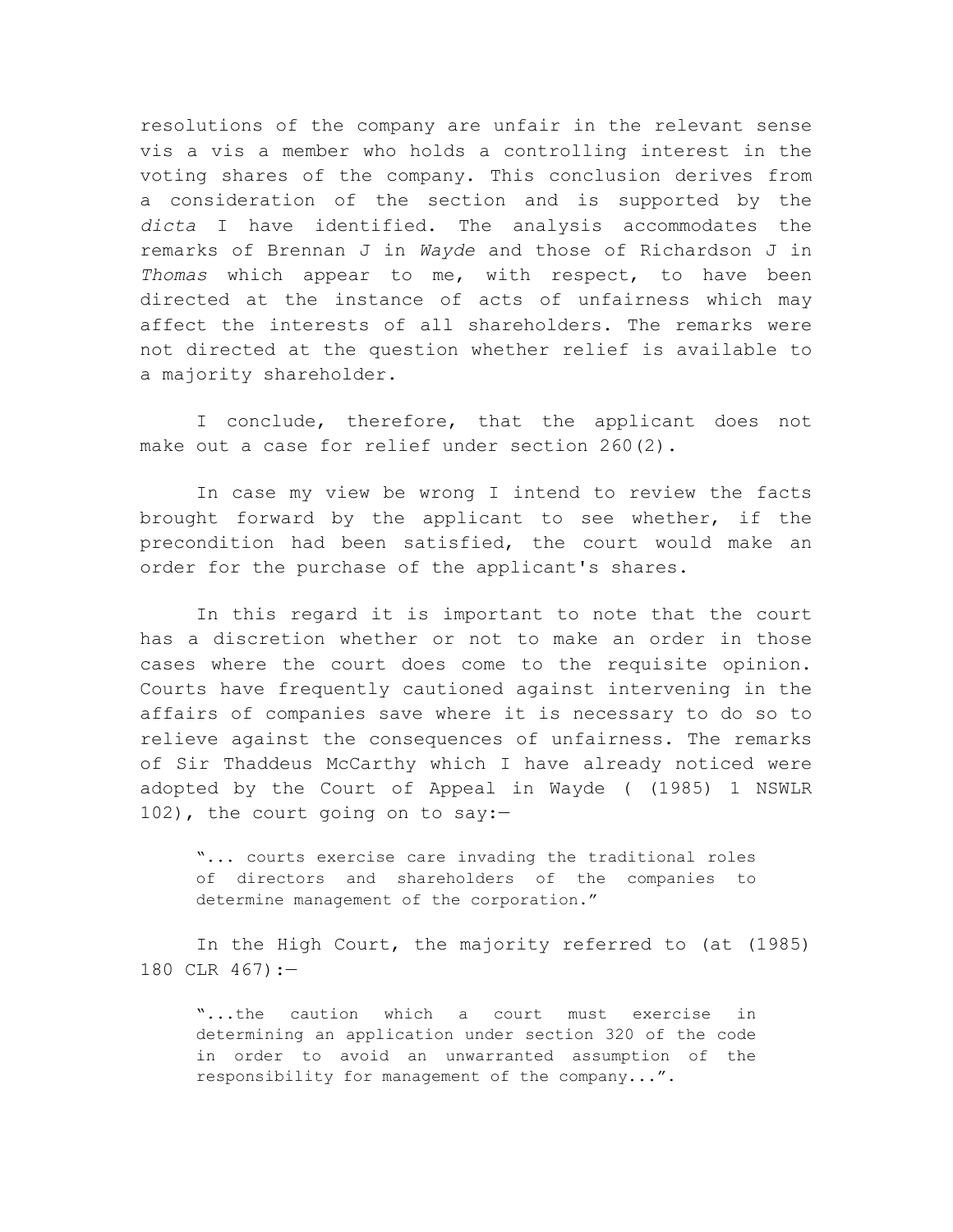The intervention by the court pursuant to section 260 is to be seen as an exception to the premise that companies conduct their affairs in accordance with their articles of association and the rule of majority decision making. It is a compelling reason for the court not to intervene that the person particularly affected by the alleged unfairness is the majority shareholder who can act properly and decisively to abate the wrongs of which he complains. If such an applicant declines to act to protect his own interests the court should be reluctant to do so.

In a helpful written submission counsel for the applicant has summarised the matters which he argues constitute "commercial unfairness". The first of these is the applicant's exclusion from participation in the management and direction of Polyresins. I think there is substance in this complaint. Mr Galea's attitude is exemplified in his correspondence. In a letter dated 14 October, 1997 to the applicant Mr Galea wrote:-

"As I have mentioned to you several times in the past, you were invited to become a partner because of your experience in the industry and contribution you were to make toward helping the company to grow...I'm sure that you don't need reminding that I'm running this company that was and still is part of our original agreement...".

In a letter of 1 December, 1997 from Mr Galea's solicitors to the applicant's solicitors it was said:-

"Our instructions are that Messrs Hartley and Gocher were intended at all times only to be passive investors and to provide funding for what was, in reality, our client's business."

On 9 February, 1998 Mr Galea's solicitors wrote to a judge of this court (for reasons never explained and into which it is probably tactful not to inquire) in these terms:—

"In effect, the company was established as "their business" with some funding from two outsiders, including Christopher Hartley."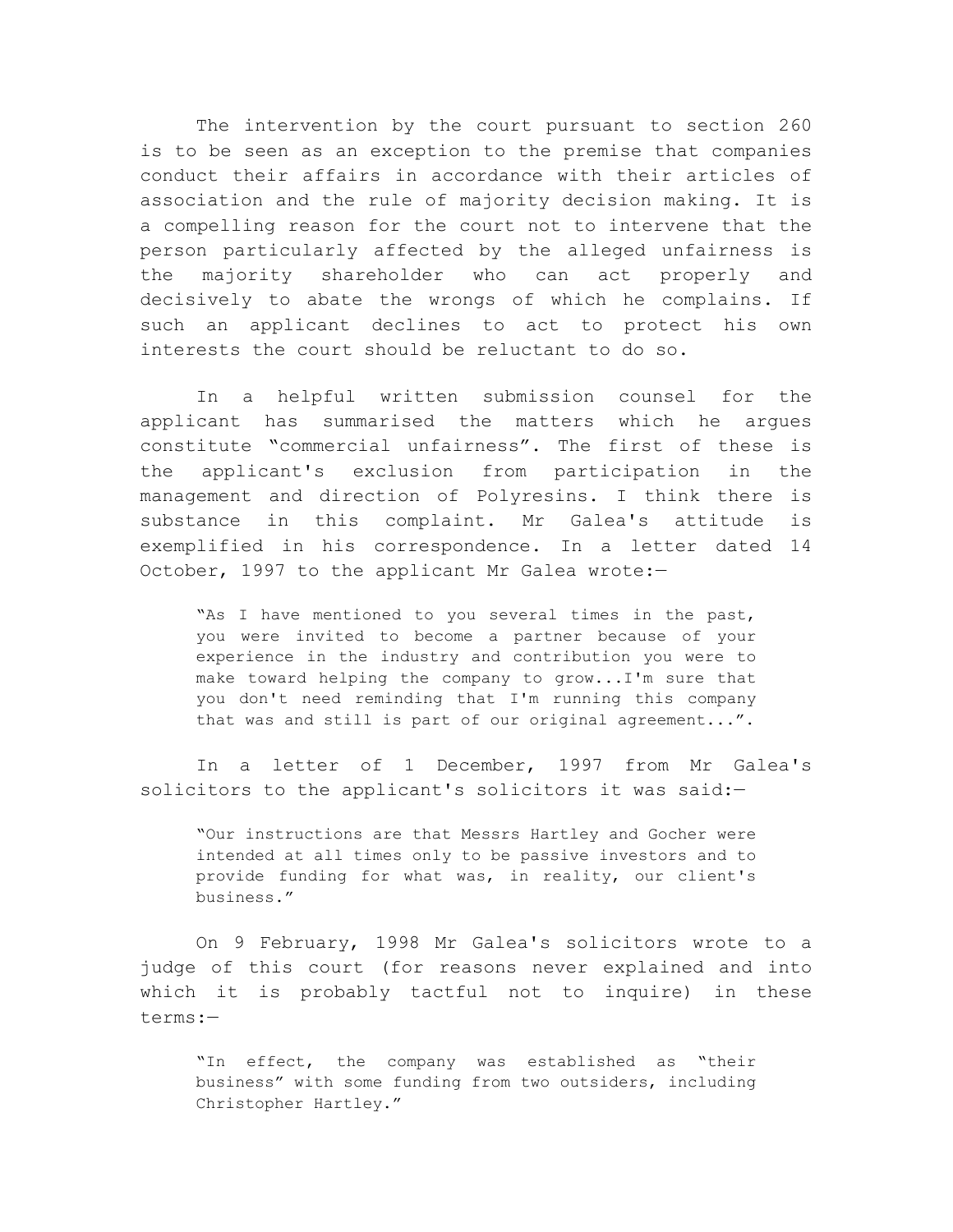Mr Galea's resentment at the applicant's attempt to share in the direction of Polyresins is obvious as is his attitude that the applicant's only role was to provide money to allow him (Mr Galea) to conduct the business without supervision or even enquiry. The third letter is significant in another respect. On 15 December, 1997 the court ordered Mr and Mrs Galea to produce for inspection to the applicant all of Polyresin's business records from 3 June, 1996 to 15 December, 1997. The order was not complied with. In the letter of 9 February, 1998 the solicitor said that Mr and Mrs Galea were "prepared to hand over the business records of the company to the liquidator. They are not prepared to hand over business records to Christopher Hartley..."

The respondents may have been justified in thinking that the appointment of a liquidator was imminent but they had no justification for refusing to obey the order. Indeed, it was only after contempt proceedings were initiated that they produced the documents. The applicant at all times was a director. He was the only person who had provided it with money. The respondents' conduct is only explicable on the basis that they intended to exclude the applicant from knowledge of Polyresin's affairs and its decision making processes.

In an important aspect Mr Galea deceived the applicant. Mrs Galea had been authorised to operate Polyresin's bank account. She was a director and there was no reason why she should not have been an authorised signatory. She and her husband lived in Sydney where the company principally carried on business. The applicant lived in Brisbane. It was obviously convenient to have two cheque signatories in the one place. However Mr Galea did not tell the applicant that his wife had become a cheque signatory. When the applicant asked for a copy of the bank authorisation Mr Galea sent him one only of the two pages of the document neglecting to send that page on which Mrs Galea was named. The applicant's conversations with officers of Polyresin's bank after he learnt the truth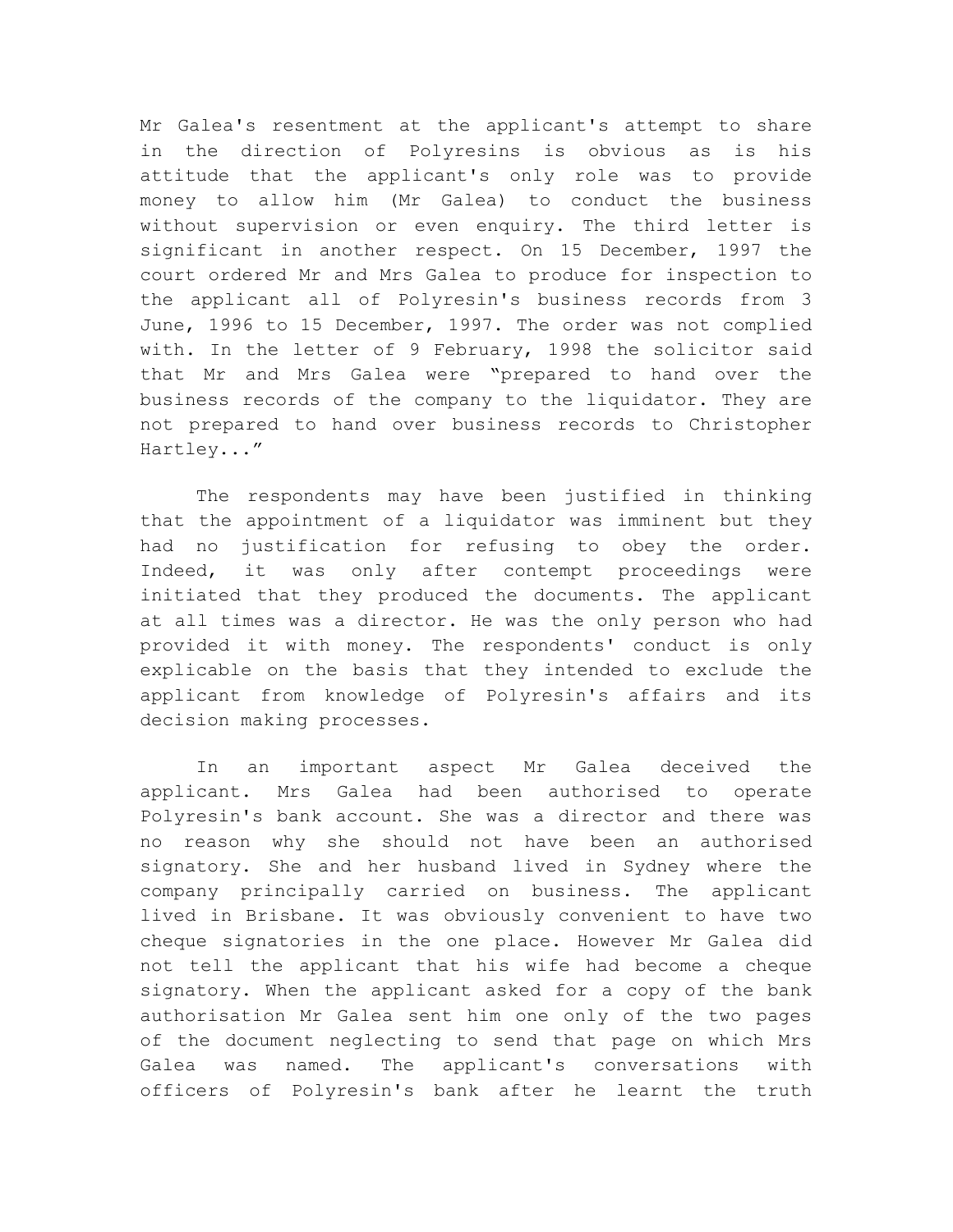about who could sign cheques led the bank to stop trading on the account. This would have posed obvious difficulties for the conduct of Polyresin's business. Mr Galea opened a new bank account without informing the applicant.

A number of requests for information about Polyresin's affairs from the applicant to Mr Galea were ignored or over looked. The difficulty with obtaining documents on disclosure has been referred to.

Between April, 1995 and February, 1997, meetings of directors and/or shareholders were held without notice having been given to the applicant. To add insult to injury the minutes of some of those meetings recorded him as having been present when he was not.

Polyresin's statutory records were kept by a firm of accountants who had been engaged by Mr Gocher to perform work for him personally as well as for the company. They declined to make the records available to Polyresins unless outstanding fees were paid. Some of the fees were in respect of work done for Mr Gocher. Mr Galea obstructed the applicant's attempt to recover the records from the accountant and, when he had done so, accused him of having misappropriated company funds.

I have said enough, I think, to indicate that, were the applicant not the majority shareholder, he had substantial grounds for complaining that Mr Galea, with the support of his wife, used his directorship to act oppressively or in a manner unfairly discriminatory of the applicant.

The short answer to these matters is that Mr Hartley has already taken effective measures to gain control of the board of directors. 5 April, 1997 is the disputed occasion on which Mr Hartley asserts and Mr Galea denies that they met to transact Polyresin's business. I have already referred to the contentious approval of a transfer of a share from the applicant to Mrs Fielding. The applicant further asserts that at that meeting Mrs Fielding was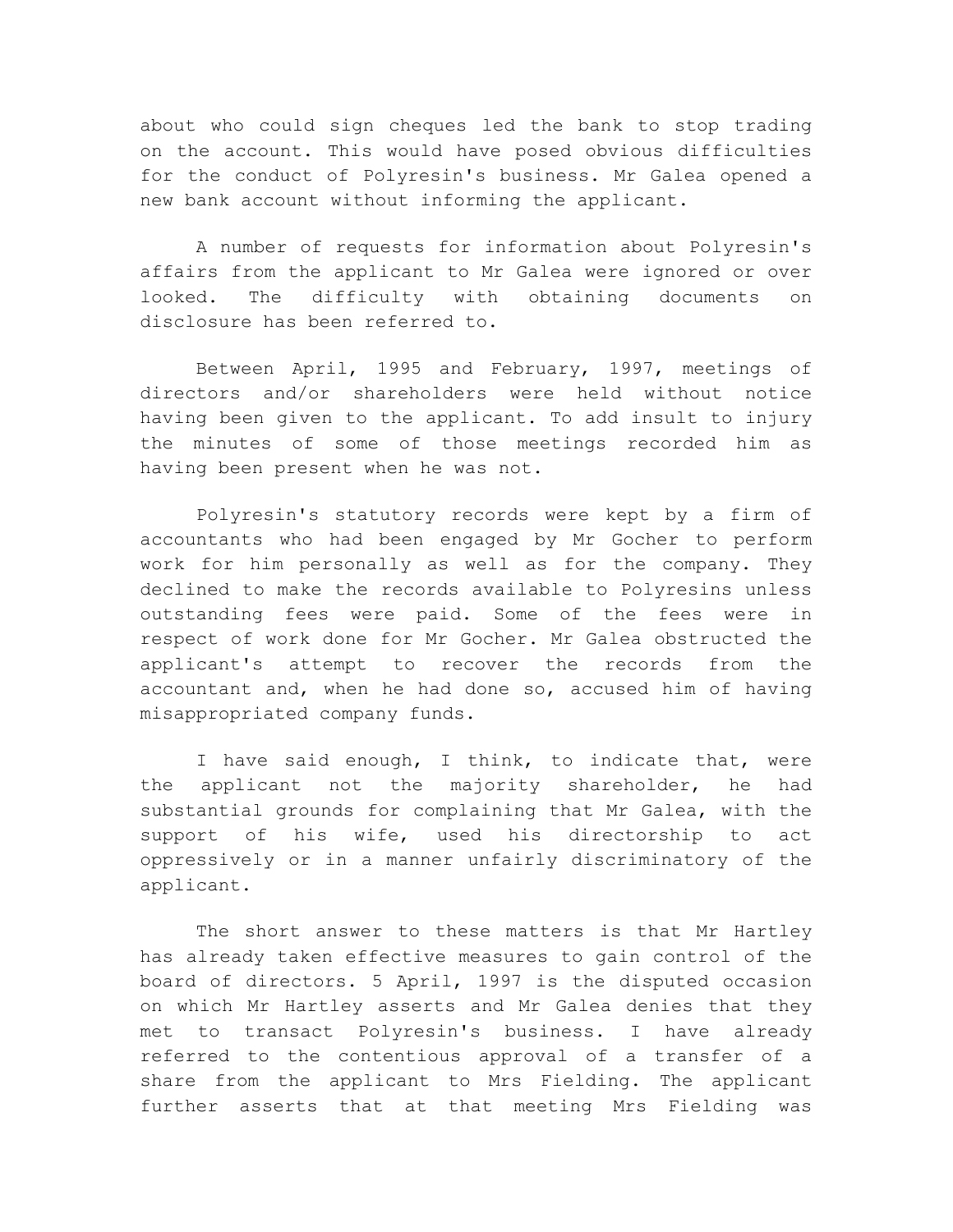appointed a director of the company. There is in Exhibit 4 a minute of a meeting of the company held on 13 January, 1998 at which Patricia Ash was appointed a director. As she was appointed on the vote of Mr Hartley and Mrs Fielding it is to be presumed she is sympathetic to their interests. If Mrs Fielding's appointment is valid the applicant commands the votes of three of the five directors. Mrs Ash's directorship was not the subject of any evidence; the respondents did not indicate that they disputed her position. They did dispute Mrs Fielding's. Although I was not bothered with much detail about this part of the dispute I am inclined to prefer the evidence of Mr Hartley. Though obviously emotional I thought he gave his evidence honestly to the best of his recollection. I have reservations about accepting Mr Galea's evidence where it conflicts with Mr Hartley's. I thought he was, on occasions, deliberately evasive.

There is no doubt that the applicant and Mr Galea spent hours together on the 5 April, 1997 and no doubt that they discussed the company's affairs. They were particularly concerned about the validity of a unit trust (about which more will be said later) and whether Polyresins was committed to acting as a trustee. I cannot accept that in view of his expressed concerns about the company's affairs and his remoteness from them that he did not discuss with Mr Galea his desire that Mrs Fielding become a director and shareholder. If the directors did not meet and resolve as the minutes indicate then the preparation of the minute and its authentication by the applicant's signature was the formulation of a deliberate lie which Mr Hartley knew would be discovered. Although such things are not unheard of, in my view it is more likely that the directors met on 5 April, 1997 as Mr Hartley and Mrs Fielding assert.

The result is that whatever past hurts there may have been, the applicant, the controlling shareholder, is now firmly in control of the board as well as the company. He can no longer be excluded from its management and decision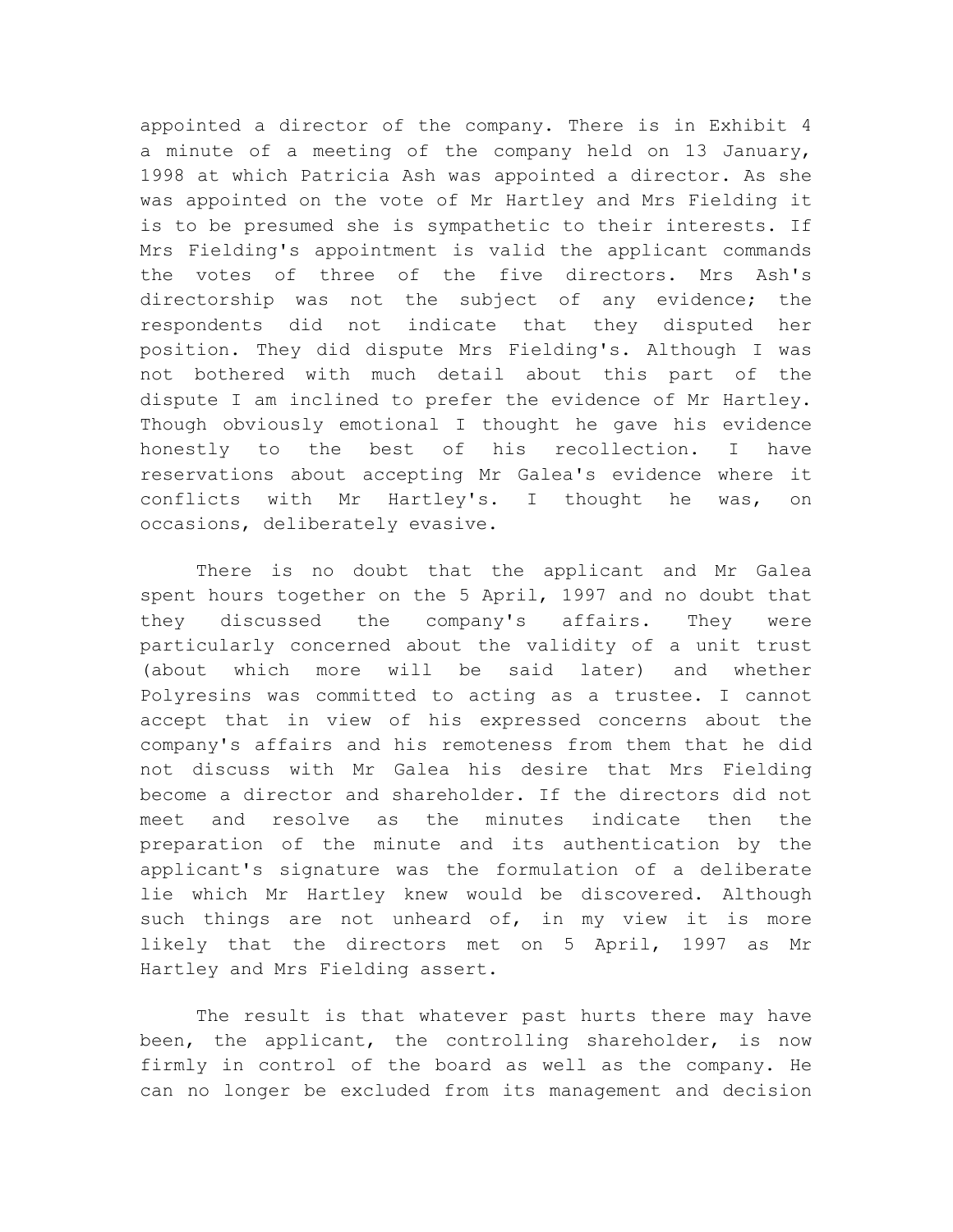making. He can command access to the company's books and records.

In these circumstances to ask the court to order that his share be bought by the respondents is not to seek relief against oppression but to seek the court's aid in facilitating the liquidation of his investment and the return of his capital. This is not a proper use of the section. See *Kizquari Pty Ltd* v. *Prestoo Pty Ltd* (1993) 10 ACSR 606 at 612; *Re H W Thomas Ltd* (1983) 1 ACLC 1256 at 1262 (at first instance); *Re G Jeffery (Men's Store) Pty Ltd* (1984) 9 ACLR 193 at 198-9.

There is a hint that Mr and Mrs Galea may refuse to attend meetings of the company of which they are duly notified. If they do not attend and persist in their claim that Mrs Fielding is not a shareholder they may seek to frustrate the applicant's control of Polyresins because a quorum for any general meeting is two persons each being present in person or by proxy. It was, I suspect, for that reason that Mr Hartley moved to make Mrs Fielding a shareholder. The Galeas may think that if the only shareholders are the two of them and Mr Hartley they can frustrate Polyresin's meeting and the conduct of its affairs. I have already found that Mrs Fielding is a member of the company and the stratagem (if there be such) will not work. In any event Mr and Mrs Galea cannot frustrate the company's desire to meet by deliberately refusing to attend. In such a case the meeting may proceed without a quorum. See Ford's *Principles of Corporations Law*, 6th edition, paragraph 1807.

The applicant does not need the court's assistance to overcome such obstruction.

The next matter relied upon concerns the unit trust mentioned earlier. The Polyresins Unit Trust appears to have been constituted on 13 April, 1995, the day on which the company was incorporated. Its seal was affixed to the deed which was then signed by Messrs Gocher and Galea. The deed allows, in the usual form, for trust assets to be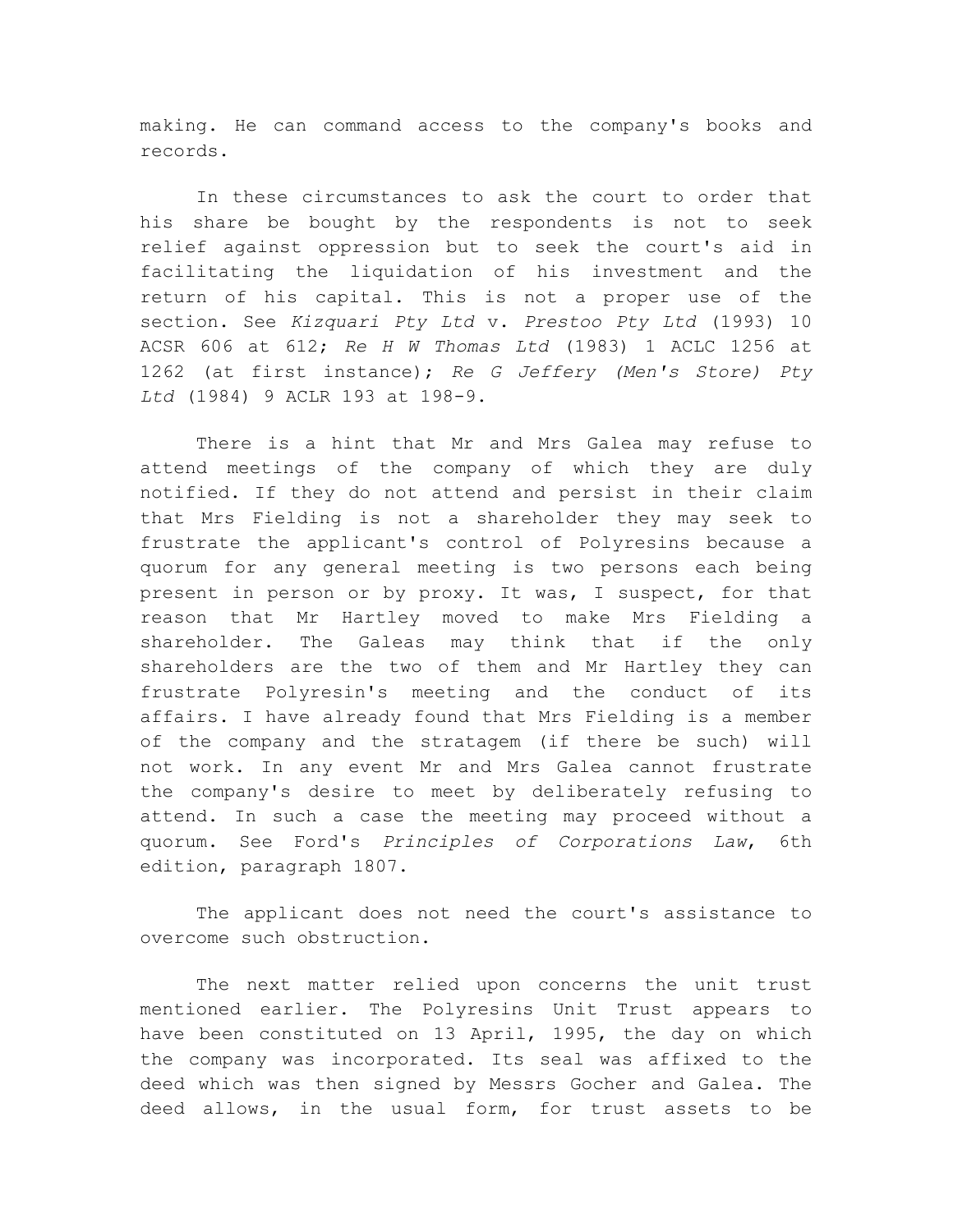represented by units, 25 of which were each allotted to Mr Hartley, Mrs Galea and Satinover Pty Ltd. The company's records do not include any hint of a resolution that Polyresins act as trustee nor that it hold all or any of its property or undertaking on trust. For some years the company's accounts were prepared on the basis that it was a bare trustee and that all assets and income were trust property.

There seems no doubt that Mr Gocher instigated the setting up of the trust and the compilation of the accounts which were prepared by his accountants. The arrangement appears to have conferred fiscal benefits on Satinover Pty Ltd and/or Mr Gocher. They either conferred no benefit on the others or exposed them to additional income tax.

The applicant's complaints about the trust are twofold. Firstly, he complains that he was not informed that the trust had been constituted and that Polyresins became a bare trustee of all its assets and undertaking. Secondly, he complains that Polyresins becoming a trustee and giving away its property was oppressive or unfairly prejudicial to him.

It is far from clear that the company in fact held or holds its undertaking on trust. The only documentary evidence in support of this view is the preparation of the accounts indicating a trust but this loses force when it is realised that the instructions for their preparation did not come from the company but only from Gocher. Although the matter was not canvassed at any length there appear to be serious discrepancies in the treatment of the company's capital and loan accounts in the financial statements prepared by the accountants. Neither Mr Hartley or Mr Galea contends that the company is a trustee and its most recent accounts appear to have been prepared on the basis that it trades for its own benefit.

In view of the economical way in which the case was conducted I am unable to find whether Polyresins became a trustee. Even if it did I do not think that the court would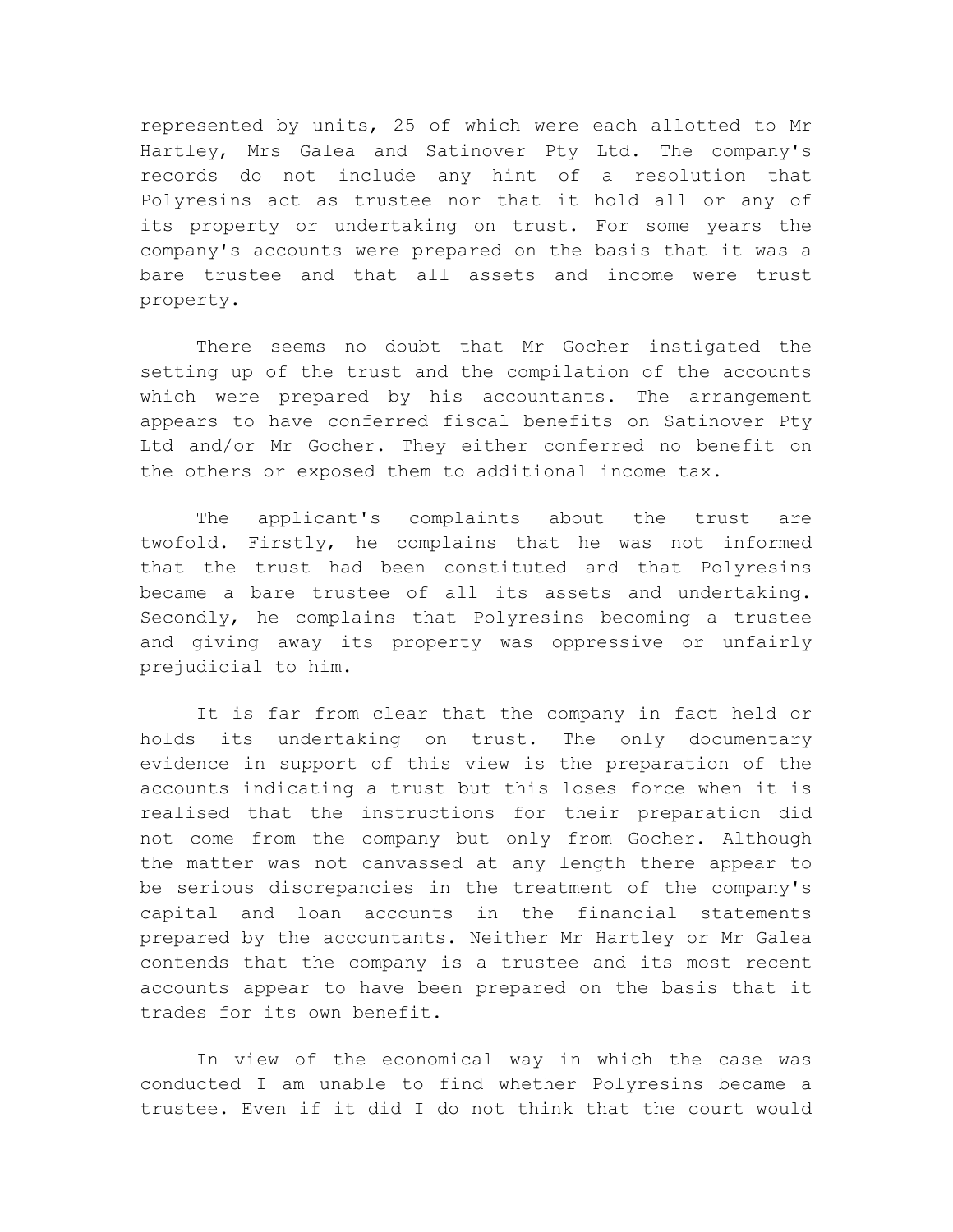be justified in providing relief pursuant to section 260(2). The relief sought is that Mr and Mrs Galea buy the applicant's shares. This could never be an appropriate order because they were not responsible for the installation of Polyresins as trustee if such a thing happened. Mr Galea scarcely knew what he was doing when he affixed the seal to the trust deed and signed his name. It is Mr Hartley's case that Mr Galea thought he was merely witnessing Mr Gocher's signature.

If no valid trust has been constituted then, obviously, no harm has been done and the relief sought is not necessary. If the trust has been validly constituted then the shares in the company are worth no more than their face value and it is inappropriate for the court to direct a compulsory purchase. I accept the submissions that in an application under section 260 the court cannot deal with equitable interests conferred by a trust of which a company is trustee. Nor can it value the shares in the company by reference to the assets held on trust. See *Kizquari Pty Ltd v. Prestoo Pty Ltd* (1993) 10 ACSR 606; *Re Bountiful Pty Ltd* (1994) 12 ACLC 902.

I express no concluded view because the matter was not explored much in argument but it seems more than possible that for the company to constitute itself a bare trustee of all its property and prospects of income for no consideration would not be a proper exercise of the powers conferred on the directors to manage Polyresins for the benefit of the company as a whole. If the company has gratuitously parted with the whole of its business, those responsible can be made liable to compensate the company in a suit brought against the directors and/or former directors. The applicant is now in a position to cause the company to bring such an action if so advised.

The next matter relied upon was the payment to Mr Galea of a car allowance and associated expenses. I do not think that there is any substance in this complaint.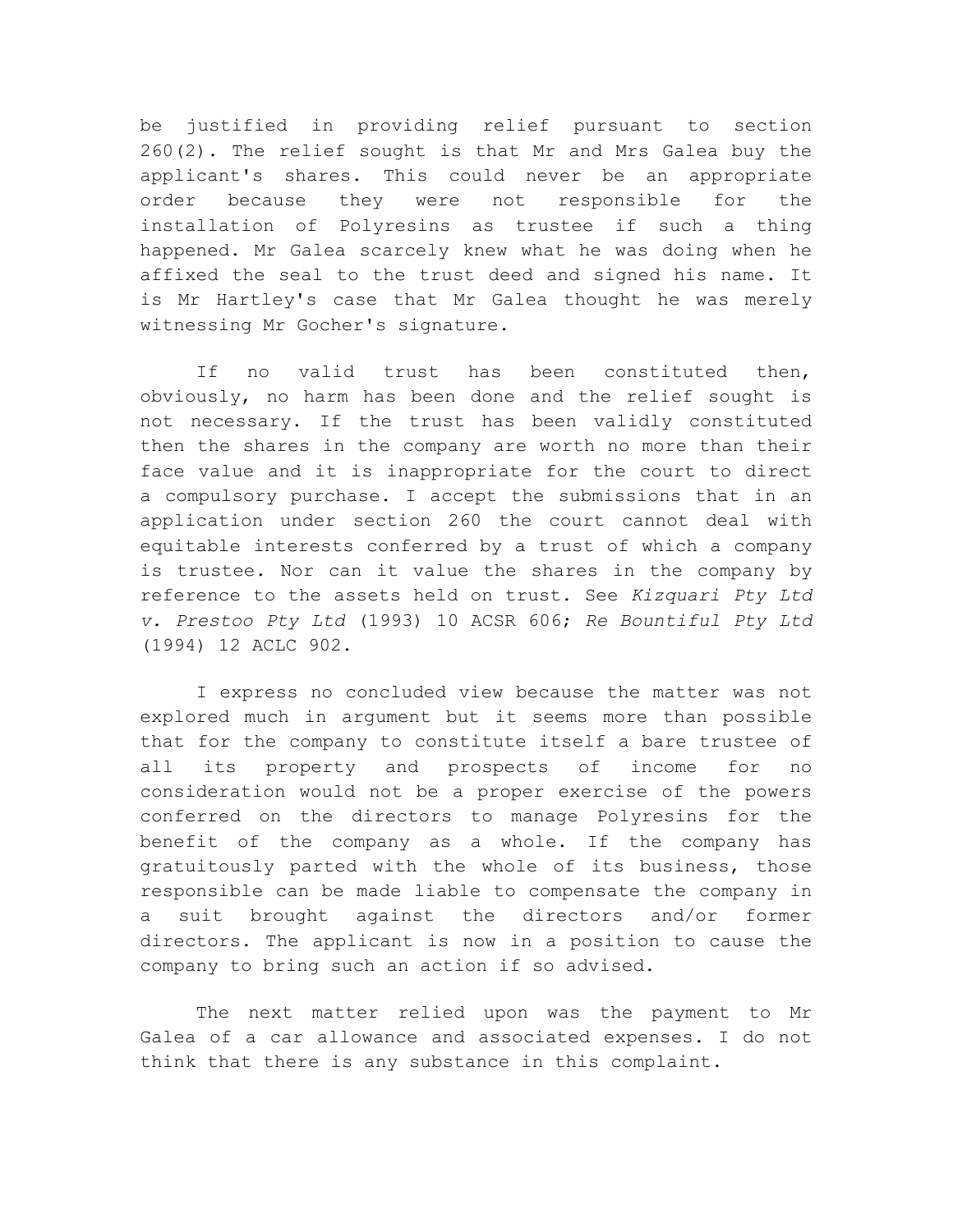Another complaint that does have substance is that Mr Galea paid his and his wife's legal fees incurred in defending the application out of Polyresins' funds. This was a misuse of the company's monies that conferred a distinct financial advantage on those in control of its affairs. It prejudiced and discriminated against the applicant who had to pay his legal costs out of his own pocket. Such conduct has been held to be unfair detriment within the ambit of section 260, allowing the court to make appropriate orders. See *Re D G Brims & Sons Pty Ltd* (1995) 16 ACSR 559; *Re Norvabron Pty Ltd (No. 2)* (1986) 11 ACLR 279.

In this case, however, the respondents' misconduct does not justify the order sought by the applicant. Mr Galea admits he is liable to refund the amount spent by the company for his defence of the proceedings. If he does not make full recompense Mr Hartley can cause the company to bring proceedings against him for the recovery of the money wrongly paid away.

The two cases referred to were both instances of majority shareholders causing the company to pay their legal costs of defending "oppression" proceedings while leaving the minority to fund their action against the majority. The applicants were unable, without the aid of the court, to overcome the detriment caused by the majority's decision or to recoup the money for the benefit of the company.

This case does not stand on the same footing.

The last matter is that Mr Galea contrived to "split" his income, derived from salary, director's remuneration and trust distributions, with his wife and daughter so as to reduce his liability to pay income tax. The substance of the complaint is that he did so by means which implicated Polyresins and make it liable to prosecution.

I am not satisfied that there is any substance in this complaint. It is a fair inference that Mr Galea has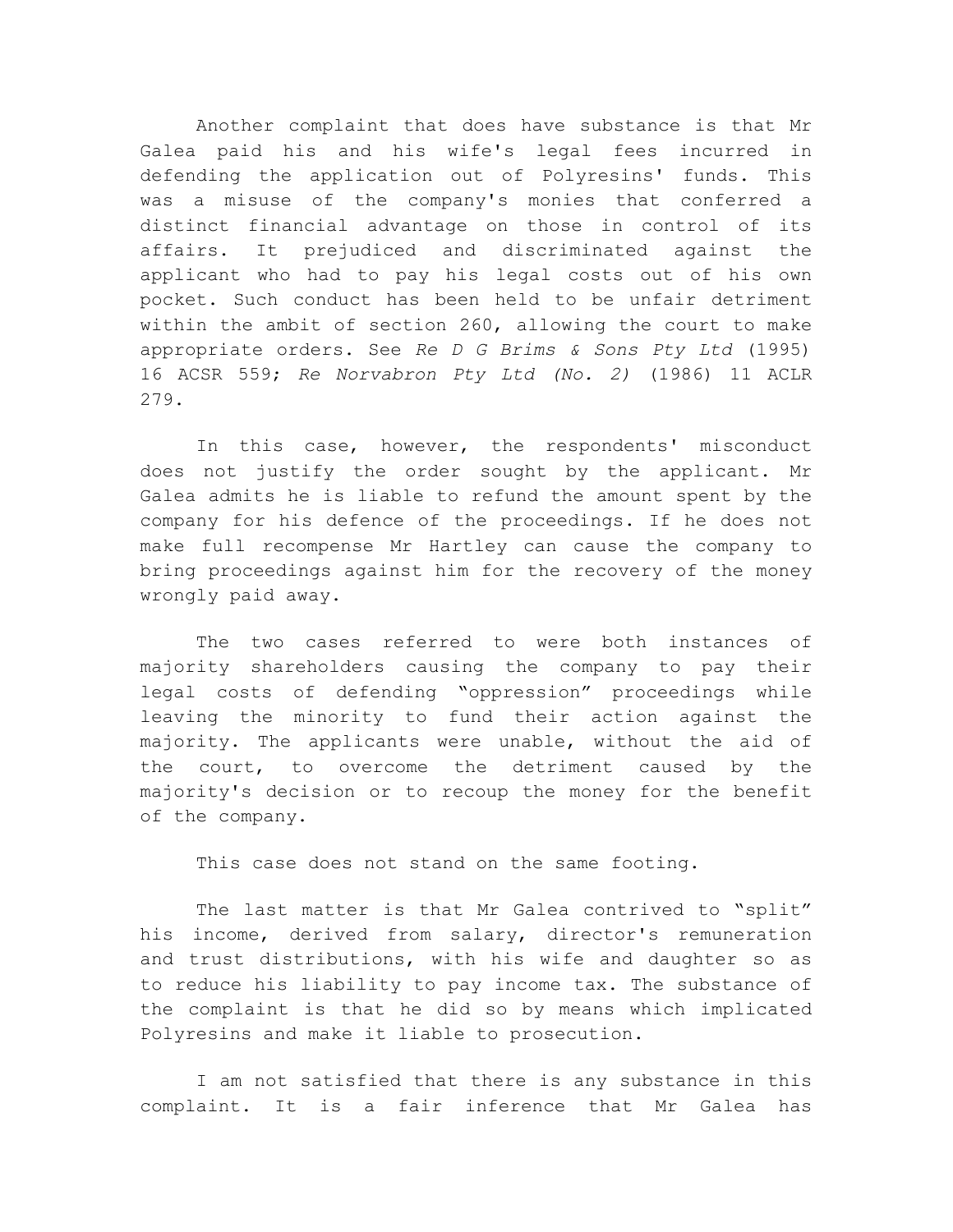arranged his affairs to reduce income tax but it is not apparent that he has done so in such a way as to implicate Polyresins. My attention was not directed to any legislative provision relevant to a conclusion that his conduct exposes the company to criminal or civil liability. Not all of what Mr Galea did can be criticised. For present purposes one proceeds on the basis that there was a validly constituted trust and that Mrs Galea was entitled to a third of the distributions declared by the trustee. To this extent the income "diverted" to Mrs Galea cannot give rise to liability. Questionably, however, Mrs Galea and her daughter were paid wages far in excess of the value of any work they performed for the company and Mrs Galea was paid \$13,000.00 per annum as directors fees when she scarcely attended to Polyresins' affairs. The applicant does not point to any basis on which Polyresins could be implicated in any liability that might be imposed upon Mr Galea or members of his family arising out of their financial adjustments. I do not intend to embark upon the task myself. Nor has it been shown that Mr Galea may be liable to anything more than a re-assessment of his income tax. The authority relied upon by counsel of the applicant for the proposition that conduct by an officer which exposes his company to liability for income not properly returned, *Martin v. Australian Squash Club* (1986) 14 ACLC 452, does no more than suggest that such conduct where it exposes the plaintiff to liability may be oppression for the purposes of section 260. There is no suggestion of such a result here.

I am not satisfied that this complaint would justify an order pursuant to the section. If it did the appropriate order would not be for compulsory acquisition of shares but for the respondents to reimburse the company any amount it had to pay by way of pecuniary penalty to the tax office.

In the result, the matters complained of would not justify making an order for the compulsory purchase of the applicant's shares. In this event, the respondents sought an order that Polyresins be wound up. There is an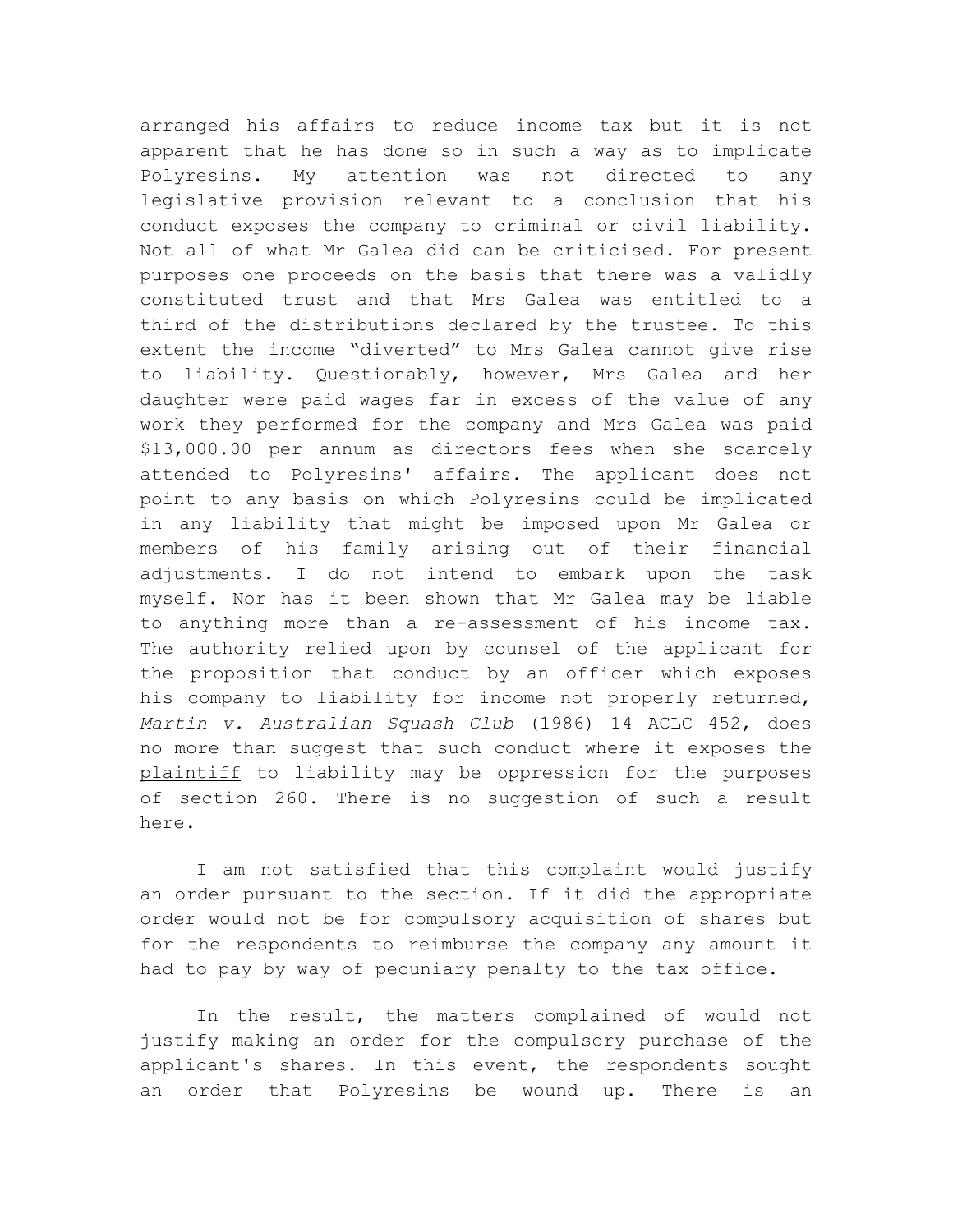application for winding up before the court and the respondents seek to be substituted as applicants to claim that relief. The basis for the order is the breakdown in the relationship between Messrs Hartley and Galea and their inability to co-operate in the conduct of the company's affairs. There is no doubt that the relationship at present is hostile. It is unlikely that at present they can meet civilly to discuss the company's affairs or give it coherent direction.

Nevertheless I am not disposed to order that Polyresins be wound up. Such a course will in all likelihood result in the applicant recovering nothing of his investment save what has been paid to date and will allow the respondents to set up a like business without perceptible delay and to enjoy its benefits exclusively. I suspect that this may be behind the request for a winding up.

On the evidence, scant though it was, the company has value as a going concern. It is also established that Mr Galea is proficient in his role and is important, if not essential, to Polyresin's success. Moreover the company has provided him with secure employment for almost four years. The business is stable and has perhaps expanded.

I would be hopeful that, when the dust of this conflict settles, Mr Hartley and Mr Galea both come to see that, with minimal good will and co-operation between them, Mr Galea can continue to run the business while keeping Mr Hartley informed of progress via periodic management accounts and regular directors' meetings. There is no need for Mr Hartley to be involved in day to day activity but if each understands and respects the other's role I see no reason why the company cannot continue. It is in both their interests to allow it to do so.

My inclination is to make no order as to costs, notwithstanding that the applicant has been unsuccessful. The respondents have also failed in their bid to have the company wound up. More importantly, I think it was Mr